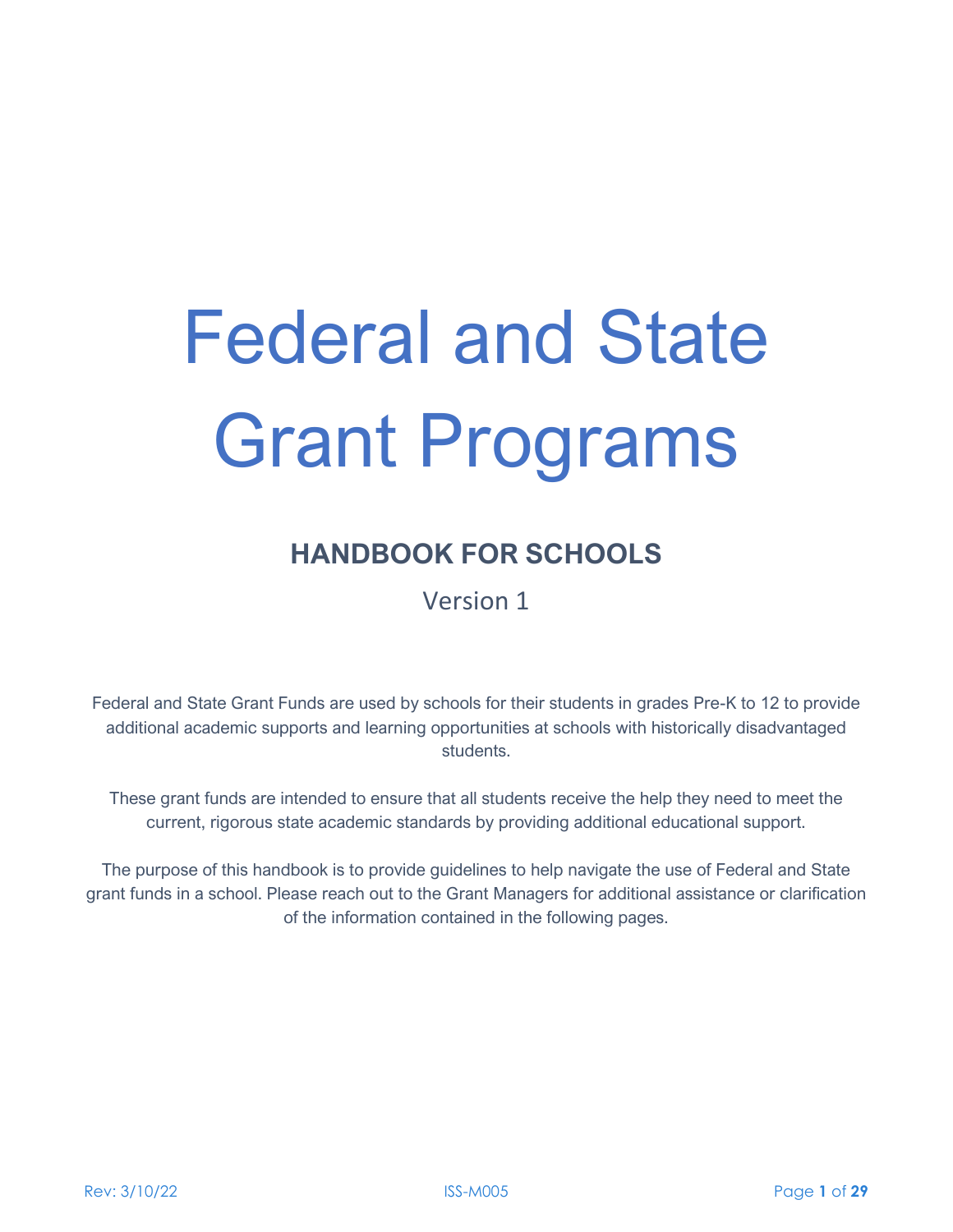# CONTENTS

| Title I-A: Improving Basic Programs Operated by Local Educational Agencies (LEA) 5                  |  |
|-----------------------------------------------------------------------------------------------------|--|
|                                                                                                     |  |
|                                                                                                     |  |
| Title I-D: Prevention and Intervention Programs for Children and Youth who are Neglected,           |  |
|                                                                                                     |  |
|                                                                                                     |  |
|                                                                                                     |  |
|                                                                                                     |  |
| 20. Salem-Keizer Public Schools and American Indian / Alaskan Native Collaboration and Consultation |  |
| Education for Homeless Children and Youth Program, Mckinney-Vento Homeless Assistance Act, Title    |  |
|                                                                                                     |  |
|                                                                                                     |  |
|                                                                                                     |  |
|                                                                                                     |  |
|                                                                                                     |  |
|                                                                                                     |  |
|                                                                                                     |  |
|                                                                                                     |  |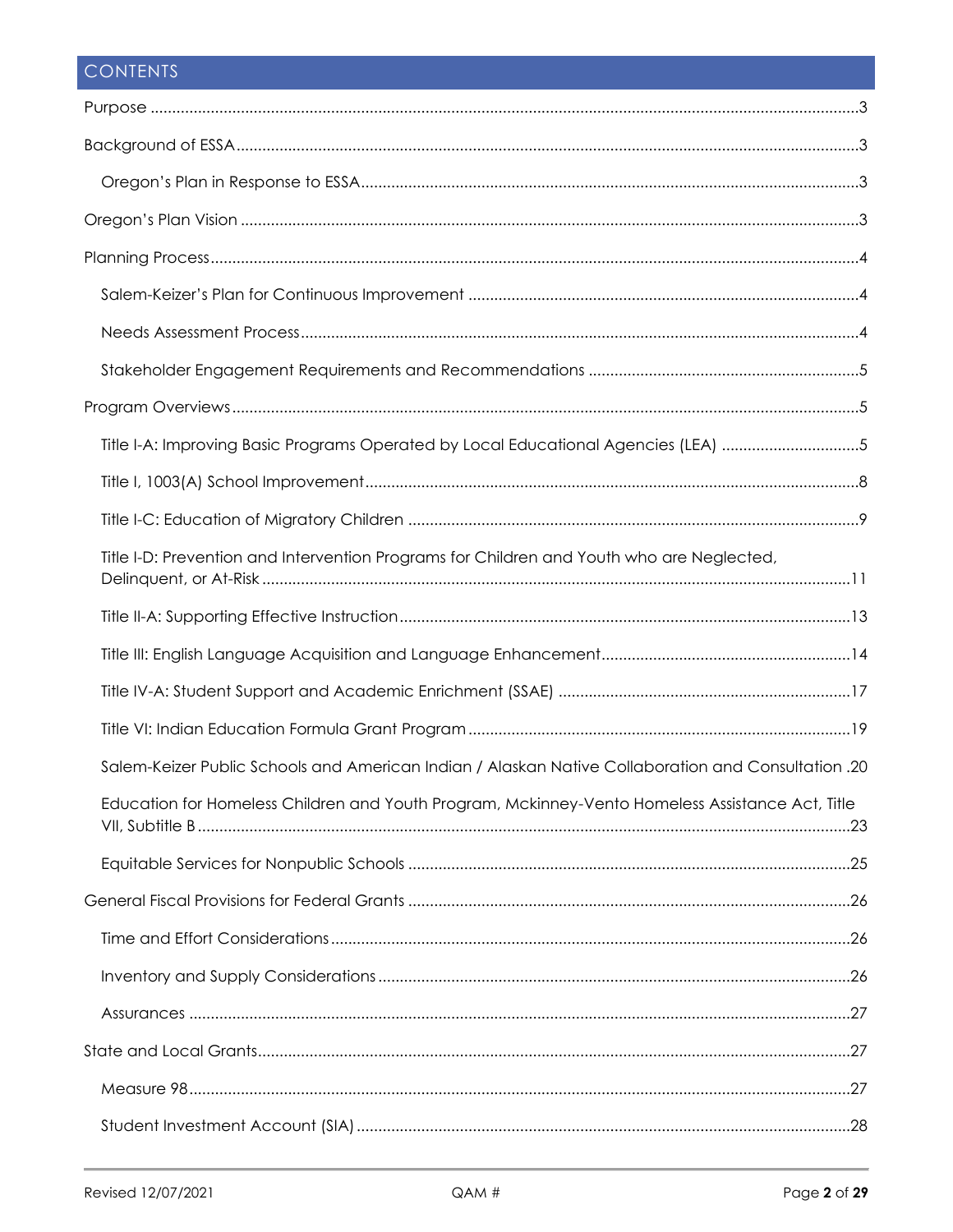#### <span id="page-2-0"></span>**PURPOSE**

The purpose of this guide is to document the manner in which we serve students through the use of Federal, state, and local grants in Salem-Keizer Public Schools (SKPS or the District). The District utilizes funding from each of these grant sources for the benefit of our most vulnerable learners in pursuit of a well-rounded educational experience for all.

While this document provides a helpful summary, readers should reference links for more detailedinformation.

Formula grants under ESEA are noncompetitive grants that local educational agencies (LEAs) are eligible for based on each Title's criteria.

SKPS Formula grants include:

- Title I-A Improving Basic Programs Operated by Local Educational Agencies
- Title II-A Supporting Effective Instruction; SKPS currently combines II-A funds with IV-A for greater flexibility of use
- Title III-A English Language Acquisition, Language Enhancement and Academic Achievement
- Title IV-A Student Support and Academic Enrichment Grants (newly reauthorized under ESSA)
- Title I-C Education of Migratory Children
- Title I-D Neglected, Delinquent, and At-Risk Students
- Title VI Education of American Indian and Alaska Native Children
- Measure 98 High School Success
- SIA Reducing Class Size; Instructional Time; Health and Safety; and Well-Rounded EducationSKPS also participates in one competitive grant process:
- Title IX-A Homeless Children and Youth (McKinney-Vento)

While this document is organized by Title, the Oregon Department of Education (ODE) encourages school districts to consider how federal funds may be coordinated to meet identified student needs.

#### <span id="page-2-1"></span>**BACKGROUND OF ESSA**

The Every Student Succeeds Act (ESSA) is a federal school accountability law rooted in supporting all students equitably and building systems that eliminate barriers to student success. ESSA replaced No Child Left Behind (NCLB) in 2015. As part of ESSA, all states developed a plan for improving education and submitted it to the U.S. Department of Education. ESSA and NCLB are names given to the respective re- authorization processes that were established with passage of the Elementary and Secondary Education Act (ESEA) in 1965.

#### <span id="page-2-2"></span>**OREGON'S PLAN IN RESPONSE TO ESSA**

The plan that Oregon submitted to the U.S. Department of Education is called [Oregon's Consolidated](https://www.oregon.gov/ode/rules-and-policies/ESSA/Documents/APPROVED%20OR_ConsolidatedStateplan8-30-17.pdf) Plan Under the Every [Student Succeeds Act. A](https://www.oregon.gov/ode/rules-and-policies/ESSA/Documents/APPROVED%20OR_ConsolidatedStateplan8-30-17.pdf) brief version of this plan is available at this site[: Key](https://www.oregon.gov/ode/rules-and-policies/ESSA/Documents/OregonPlan1-pager.pdf) [Takeaways From Oregon's Plan To Improve](https://www.oregon.gov/ode/rules-and-policies/ESSA/Documents/OregonPlan1-pager.pdf)  [How We Serve Students.](https://www.oregon.gov/ode/rules-and-policies/ESSA/Documents/OregonPlan1-pager.pdf)

#### <span id="page-2-3"></span>**OREGON'S PLAN VISION**

Oregon's plan centers on four key commitments, generated through input from Oregonians:

- **Advancing Equity**
	- o Every student should feel safe, welcome, and fully included in their school community.
- **Promoting a Well-Rounded Education**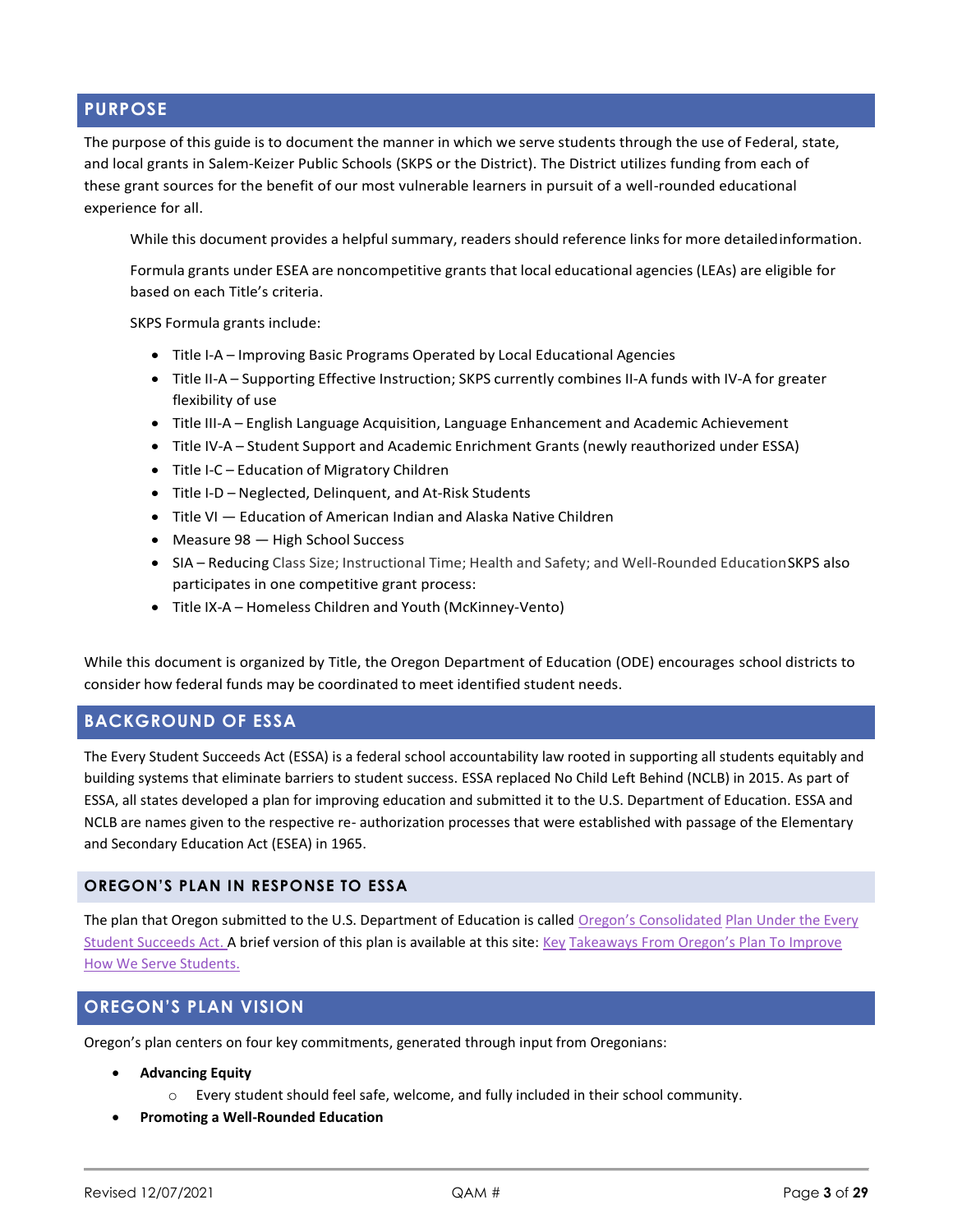- $\circ$  Every student will reach their full potential through an engaging and relevant education that serves their needs and interests.
- **Strengthening District Systems**
	- o We can strengthen Oregon's education system and help our students reach their dreams by deepening partnerships across communities, schools, districts, and the state.
- **Fostering Ongoing Engagement**
	- o Oregon is committed to inclusive, responsive, two-way communication with everyone dedicated to strengthening Oregon's education system.
- **As Part of Oregon's Plan:**
	- o School districts are the hub for improving systems that are not working for students.
	- o Districts will, with support from ODE, lead, support and monitor their efforts to improve student outcomes.
	- o ODE will collaborate with local districts to ensure relevant and timely supports are given through technical guidance by program specialists to meet student needs within each diverse local context.
	- o Oregon will move away from the No Child Left Behind model of shaming and blaming schools.

# <span id="page-3-0"></span>**PLANNING PROCESS**

All schools and districts in Oregon are called upon to engage in continuous improvement to improve outcomes for their students. ODE has developed a planning model that begins with an analysis of data through a comprehensive needs assessment and then moves from goals to action plans through implementation.

# <span id="page-3-1"></span>**SALEM-KEIZER'S PLAN FOR CONTINUOUS IMPROVEMENT**

- In developing our continuous improvement plans, SKPS will do the following.
- Engage in a comprehensive needs assessment process to review and analyze data including systems health, student performance and perceptual data. Examples of specific sources of data, include, but are not limited to statewide summative data, accountability data, formative assessment data, access to high-quality early learning, attendance/chronic absenteeism, locally collected data and information, and qualitative (e.g., survey) data.
- Engage stakeholders and tribal nations (and eligible Title VI (Indian/Alaska Native) programs) in a comprehensive needs assessment driven by data analysis.
- Apply an equity lens and culturally responsive practices throughout the continuous improvement process to ensure that the needs of historically and traditionally marginalized students and historically underrepresented populations are addressed in a respectful and inclusive learning environment that improves outcomes for these students.
- Where necessary, conduct a deeper diagnostic review to assist in priority development and action planning.
- Develop priorities aligned to the results of the needs assessment and community input processes.
- Develop discrete, differentiated action steps for district departments and schools that align to the overall improvement priorities.
- Develop and communicate periodic routines to review the implementation of improvement priorities and action steps that are driven by leading indicators of success and that allow for differentiated adjustments as needed.
- Develop and communicate processes to update stakeholders and tribal nations on the implementation and progress made.

#### <span id="page-3-2"></span>**NEEDS ASSESSMENT PROCESS**

SKPS will engage in a comprehensive needs assessment process to inform the development of district and school plans. The needs assessment process engages stakeholders in a review of major systems that impact outcomes for students.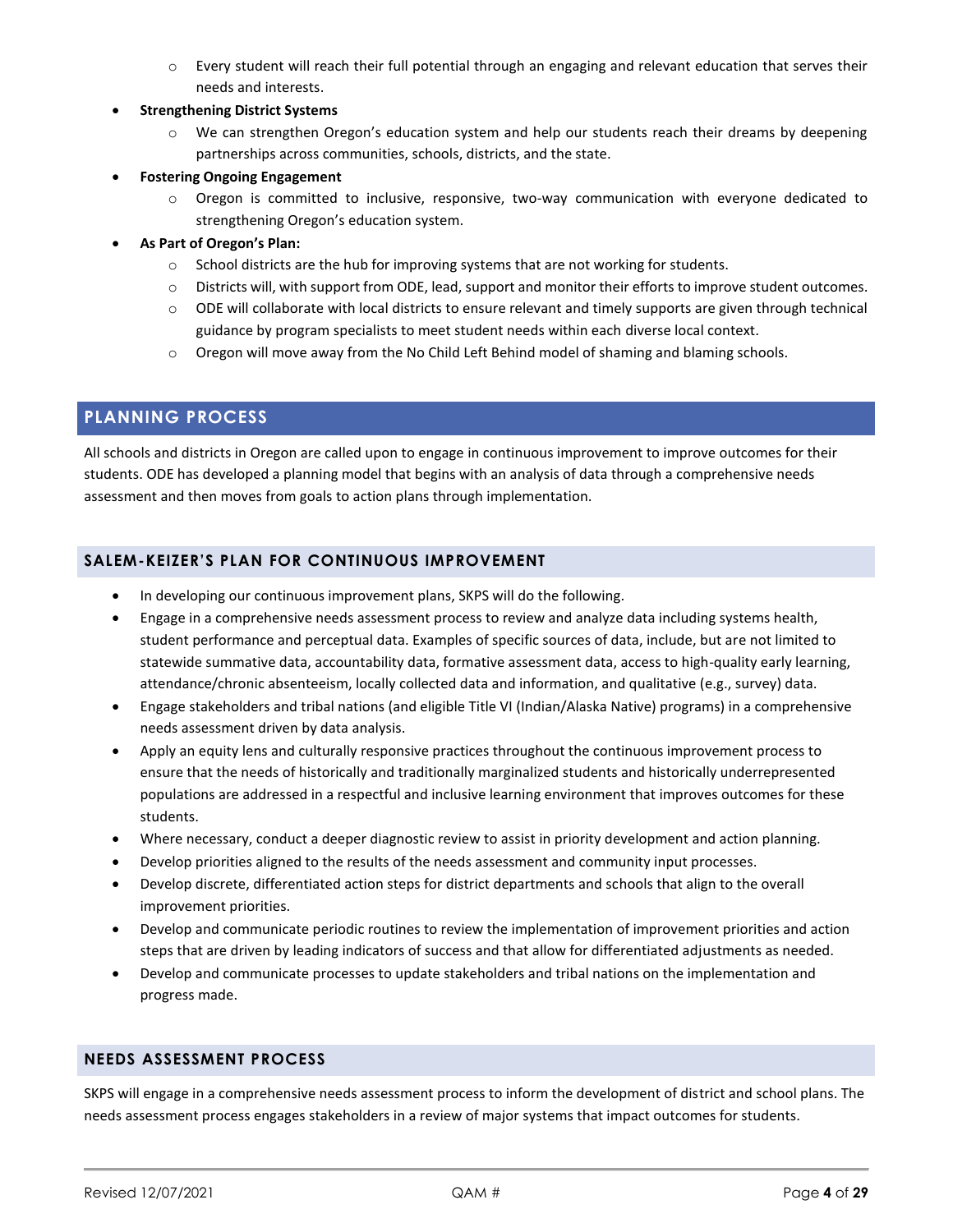#### <span id="page-4-0"></span>**STAKEHOLDER ENGAGEMENT REQUIREMENTS AND RECOMMENDATIONS**

ESSA requires LEAs to consult with stakeholders regarding how funds received under ESEA should be spent. The groups that must be consulted slightly differ by funding source. At a minimum, each LEA must consult with the following groups regarding all major funding sources under ESEA: teachers, administrators, parents, and family members; and local community partners, as applicable.

The law and U.S. Department of Education (USDOE) guidance require consultation with stakeholders tobe meaningful and occur in an ongoing fashion.

- Meaningful consultation: For consultation to be meaningful, it must include a diverse, representative group ofstakeholders, be transparent and take place at multiple points duringthe design, development, and implementation of the plan.
- Ongoing consultation: Meaningful engagement starts at the beginning of the process, wheninitial planning is started – not at the end, when a plan is nearing completion. Consultationshould not end after an LEA's plan has been submitted; it should occur throughout program implementation to discuss successes and barriers as well as program outcomes.

# <span id="page-4-1"></span>**PROGRAM OVERVIEWS**

In this section, it is the goal of the District to provide an overview of each Title program including intent, changes that were implemented during the ESSA reauthorization, address the fiscal flexibility and requirements of each program, and lastly provide additional resources for each program. Each program overview addresses the following.

- What it is (Intent and Purpose of each Title)
- What it can fund (How to maximize your funding)
- Available resources

#### <span id="page-4-2"></span>**TITLE I-A: IMPROVING BASIC PROGRAMS OPERATED BY LOCAL EDUCATIONAL AGENCIES (LEA)**

#### **WHAT IT IS**

Title I-A is intended to help ensure that all children can obtain a high-quality education and reach proficiency on challenging state academic standards and assessments. Title I-A provides flexible funding that may be used to provide additional instructional staff, professional development, extended-time programs, and other strategies for raising student achievement in high- poverty schools. The program focuses on promoting schoolwide reform in high-poverty schools and ensuring students' access to evidence-based instructional strategies and challenging academic content.

Title I-A provides federal dollars to supplement educational opportunities for students who live in high poverty areas and are most at risk of failing to meet the state's challenging academic achievement standards. The US Department of Education awards Title I-A grant funds to ODE, which then funds sub grants to LEAs. LEAs reserve funds for mandatory setasides and other district-level instructional initiatives. The remaining Title I-A funds must flow to eligible schools through a formula known as "ranking and serving."

Salem-Keizer follows a schoolwide program model. Full program details, including allocation methodologies, are available in Salem-Keizer's [Title I-A Handbook for Schools.](https://salkeiz.sharepoint.com/qam/QAMDocuments/ISS-M004-Title%20I-A%20Handbook%20for%20Schools.pdf#search=title%20I%2DA)

• **Schoolwide program model**: High-poverty schools (those with 40 percent or more students from low-income families) are eligible to adopt schoolwide programs to raise the achievement of low-achieving students by improving instruction throughout the entire school, thus using Title I-A funds to serve all children. Schools may operate a schoolwide program if the school conducts a comprehensive needs assessment and develops a schoolwide plan for meeting those needs. The premise behind the schoolwide model is that comprehensive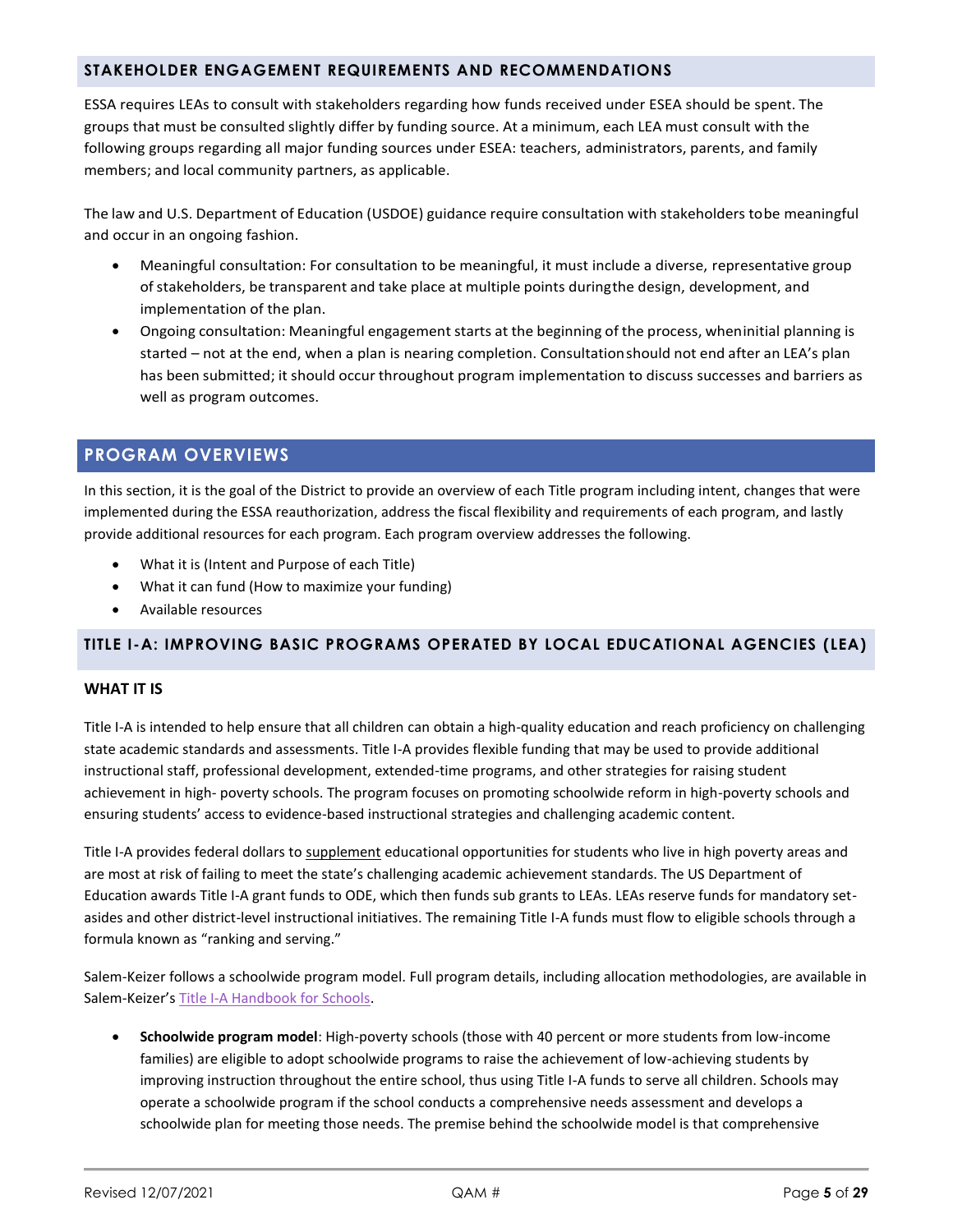improvement strategies – rather than separate, add-on services – are most effective in raising academic achievement for the lowest achieving students in a school. This is best accomplished by a school addressing the root causes of low academic performance. Highlights of the schoolwide program model include:

- o All students and staff may participate in Title I-funded activities.
- $\circ$  The school may use Title I-A funds to support any reasonable activity designed to improve the school's educational program if it is consistent with the school's comprehensive needs assessment and plan.

#### **WHAT IT CAN FUND**

Title I, Part A funds can support a wide range of activities to help students meet state academic standards. This includes:

- Providing eligible students with a well-rounded education;
- Instructional supports;
- Non-instructional supports like behavior and mentoring supports, and social and emotional learning;
- Improving school quality; and,
- Activities addressed within the school's comprehensive needs assessment.

When LEAs are determining how to utilize their Title I-A funds, they need to consider that all expenditures reflect allowable costs, are supplementing and not supplanting existing state and local funding, are used on activities that have been approved in their district's budget application to the state, and that expenditure records are maintained for each Title area. In addition, all expenditures and activities need to be addressed within the school's comprehensive needs assessment.

#### Spending Options in a Schoolwide Program

Depending on its needs, a schoolwide program school could use Title I-A funds to support:

- Instructional coaches to provide high-quality, school-based professional development;
- Increased learning time;
- Evidence-based strategies to accelerate the acquisition of content knowledge for English learners;
- Counseling, school-based mental health programs, mentoring services, and other strategies to improve students' nonacademic skills;
- School climate interventions (e.g., anti-bullying strategies, positive behavior interventions and supports);
- Equipment, materials, and training needed to compile and analyze student achievement data to monitor progress, alert the school to struggling students, and drive decision making;
- Response-to-intervention strategies intended to allow for early identification of students with learning or behavioral needs and to provide a tiered response based on those needs;
- Activities that have been shown to be effective at increasing family and community engagement in the school, including family literacy programs;
- Devices and software for students to access digital learning materials and collaborate with peers, and related training for educators (including accessible devices and software needed by students with disabilities); and,
- Two-generation approaches that consider the needs of both vulnerable children and parents, together, in the design and delivery of services and programs to support improved economic, educational, health, safety, and other outcomes that address the issues of intergenerational poverty.

#### Set-Asides

Before allocating Title I-A funds to schools, LEAs *must* reserve some Title I-A funds for the following required activities.

• Services for students experiencing homelessness who do not attend Title I-A schools, which can include funding for the homeless liaison and transportation required under the McKinney Vento Homeless Education Act. The amount reserved should be based on an assessment of homeless children's needs.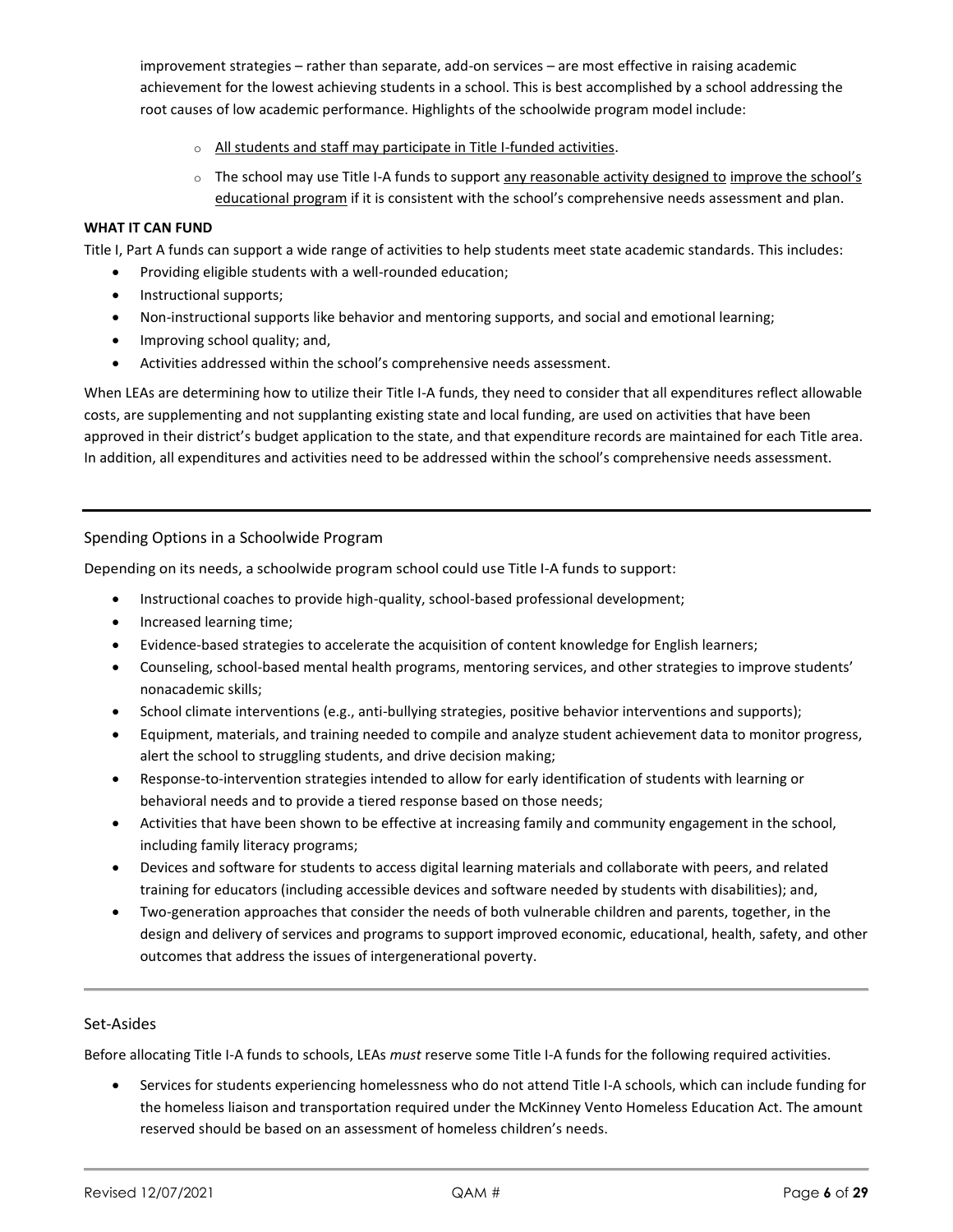- Services for children in local institutions for neglected children, and, if appropriate, services for children in local institutions for delinquent children and neglected or delinquent children in community day programs. The amount reserved depends on the services needed.
- Parent and family engagement (required if the LEA receives \$500,000 or more). The amount reserved is at least one percent, 95 percent of which must be distributed to schools.
- Equitable services for eligible private school students. The amount reserved depends on the proportion of eligible private school students in the LEA. New in ESSA, an LEA must determine the proportionate share of Title I-A funds available for equitable services based on the total amount of Title I-A funds received by the LEA **prior** to any allowable district expenditures or transfer of funds. For information on how to identify your eligible nonpublic school students see U.S. Departmen[t of Education's guidance](https://www2.ed.gov/policy/elsec/leg/essa/essaguidance160477.pdf)[.](http://www.state.nj.us/education/title1/leg/policy/equitable.shtml)

#### Implementing a Schoolwide Program

There are three required components of a schoolwide program that are essential for effective implementation.

- Conduct a **comprehensive needs assessment**. To ensure that a school's comprehensive plan best serves the needs of those children who are failing, or are at-risk of failing, to meet the challenging State academic standards, the school must conduct a comprehensive needs assessment. Through the needs assessment, a school must consult with a broad range of stakeholders, including parents, school staff, and others in the community, and examine relevant academic achievement data to understand students' most pressing needs and their root causes. Where necessary, a school should attempt to engage in interviews, focus groups, or surveys, as well as review data on students, educators, and schools to gain a better understanding of the root causes of the identified needs.
- **Prepare a comprehensive schoolwide plan** that describes the following.
	- $\circ$  How the school will improve academic achievement throughout the school, but particularly for the lowest-achieving students, by addressing the needs identified in the comprehensive needs assessment. (ESEA section 1114(b)(7));
	- $\circ$  How the strategies the school will be implementing will provide opportunities and address the learning needs of all students in the school, particularly the needs of the lowest-achieving students. (ESEA section 1114(b)(7)(A)(i), (iii)); and
	- $\circ$  How the methods and instructional strategies that the school intends to use will strengthen the academic program in the school, increase the amount and quality of learning time, and help provide an enriched and accelerated curriculum, including programs and activities necessary to provide a well-rounded education. (ESEA section 1114(b)(7)(A)(ii)).

To ensure that the plan results in progress toward addressing the needs of the school, the plan should include benchmarks for the evaluation of program results. **This plan should be integrated into an existing improvement plan.** Additionally, the plan must be:

- o Developed with the involvement of key stakeholders;
- o Developed in coordination and integration with other federal, state, and local services, resources, and programs, if appropriate, such as the following programs supported under ESEA: violence prevention, nutrition, housing, Head Start, adult education, career and technical education, as well as schools implementing comprehensive support and improvement activities or targeted support and improvement activities under section 1111(d); and,
- o Developed during a one-year planning period for schools not already operating schoolwide programs, unless the LEA determines, in consultation with the school, that less time is needed to develop and implement the schoolwide program.
- **Annually evaluate the schoolwide plan** using data from the State's assessments, other student performance data, and perception data to determine if the schoolwide program has been effective in addressing the major problem areas and, in turn, increasing student achievement, particularly for the lowest-achieving students. Schools must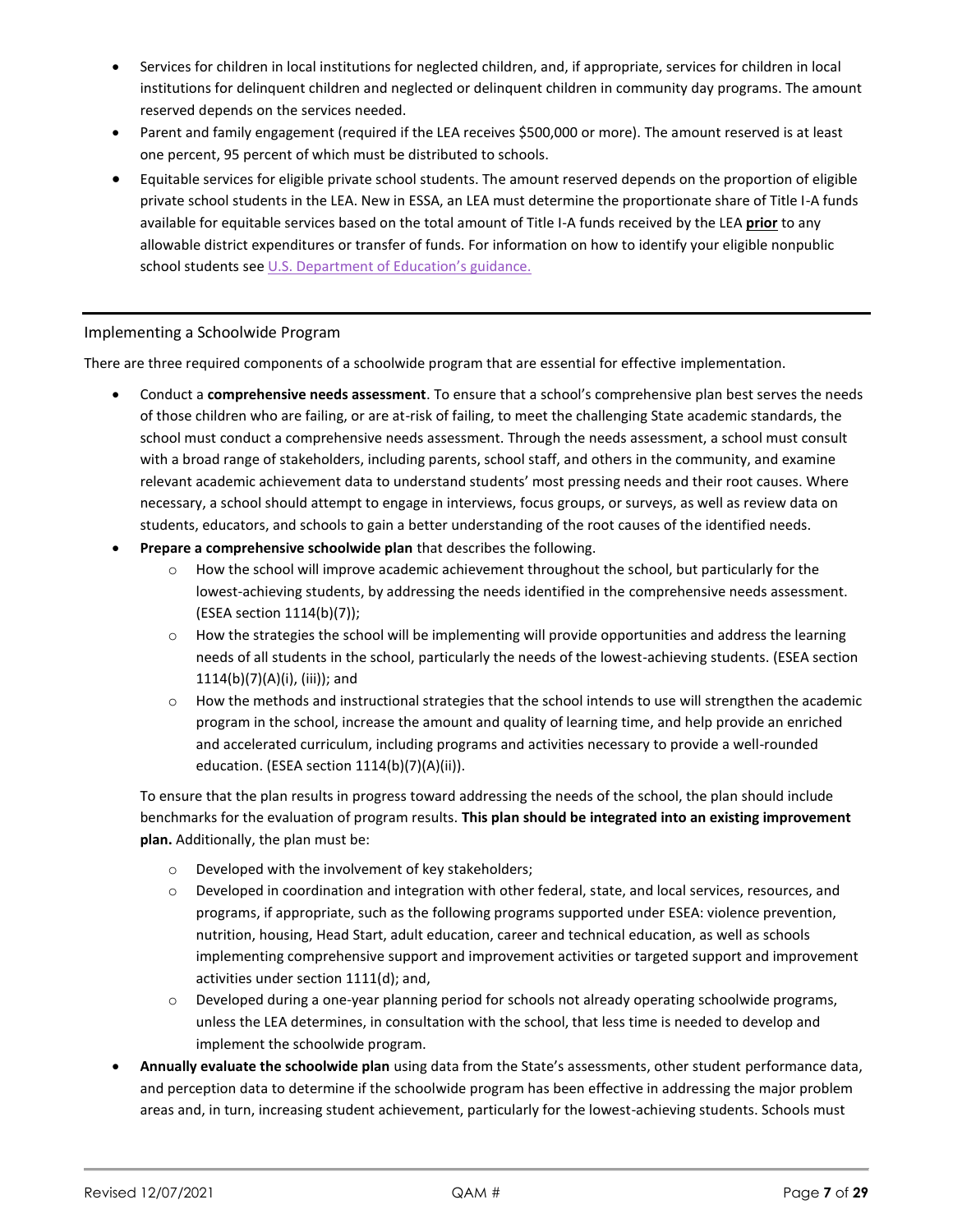annually revise the plan, as necessary, based on student needs and the results of the evaluation to ensure continuous improvement. (ESEA section 1114(b)(3); 34 C.F.R. § 200.26(c)).

#### **RESOURCES AVAILABLE FOR TITLE I-A**

- [Title I-A Handbook for Schools](https://salkeiz.sharepoint.com/qam/QAMDocuments/ISS-M004-Title%20I-A%20Handbook%20for%20Schools.pdf#search=title%20I%2DA) (internal document)
- Oregon [Department](http://www.oregon.gov/ode/schools-and-districts/grants/ESEA/IA/Pages/default.aspx) of Education Title I-A Webpage
- USED Title I-A [Webpage](https://www2.ed.gov/programs/titleiparta/index.html)
- National Title I [Association](http://www.titlei.org/)
- **[TransACT](http://www.transact.com/)**

#### <span id="page-7-0"></span>**TITLE I, 1003(A) SCHOOL IMPROVEMENT**

#### **WHAT IT IS**

Oregon's accountability system identifies schools that could benefit from additional supports and interventions. Under ESSA, Oregon's system of annual meaningful differentiation is based on a combination of academic and non-academic indicators, including: academic achievement and growth, progress on English language proficiency, graduation rate, chronic absenteeism, freshman on-track, andfive-year completion rate in order to identify schools for Comprehensive Support and Improvement (CSI) and Targeted Support and Improvement (TSI).

CSI schools are: (1) in the lowest-performing five percent of all Title I-A schools in a state; (2) high schools having a graduation rate of 67 percent or lower; and (3) Title I-A schools with a majority of rated indicators at Level 1 for the allstudent groups. TSI schools are identified as having one or more consistently underperforming student groups.

One essential part of Oregon's commitment to equity is ensuring that students historically underservedand underrepresented receive and benefit from equitable, well-rounded education that prepares them for success, whether that be going directly into the workforce, community college, or a university. ODE will take action towards closing opportunity and systems gaps by establishing district-level partnershipsand differentiated supports for students demonstrating the greatest need. Two major shifts are: (1) situating schools as part of a larger system; and (2) incorporating local data and local context when determining how to best select and implement additional supports based on need, stakeholder input, and local factors. These two changes to Oregon's approach provide greater transparency and enhanceopportunities to differentiate supports and resources in CSI and TSI schools.

Comprehensive District Improvement Partnerships will be extended to districts with several CSI and TSIschools. Partnering districts will benefit from a facilitated needs assessment and strategic planning process in order to elevate priorities and action steps. Budgetary and differentiated implementation supports will be available to support districts as they support identified schools.

ODE must reserve seven percent of its Title I-A allocation to support school improvement activities. Inallocating funds for this discretionary grant, ODE must give priority to LEAs that serve high numbers or percentages of elementary and secondary schools identified for comprehensive or targeted supports, demonstrate the greatest need as determined by ODE, and demonstrate the strongest commitment tousing the funds to improve student achievement and outcomes.

#### **WHAT IT CAN FUND**

Under ESSA, TSI and CSI schools have the same Title I-A spending options as any other Title I-A school. However, Section 1003 school improvement funds can only be used to support evidence-based activities, strategies, or interventions that meet ESSA's levels of evidence, as follows: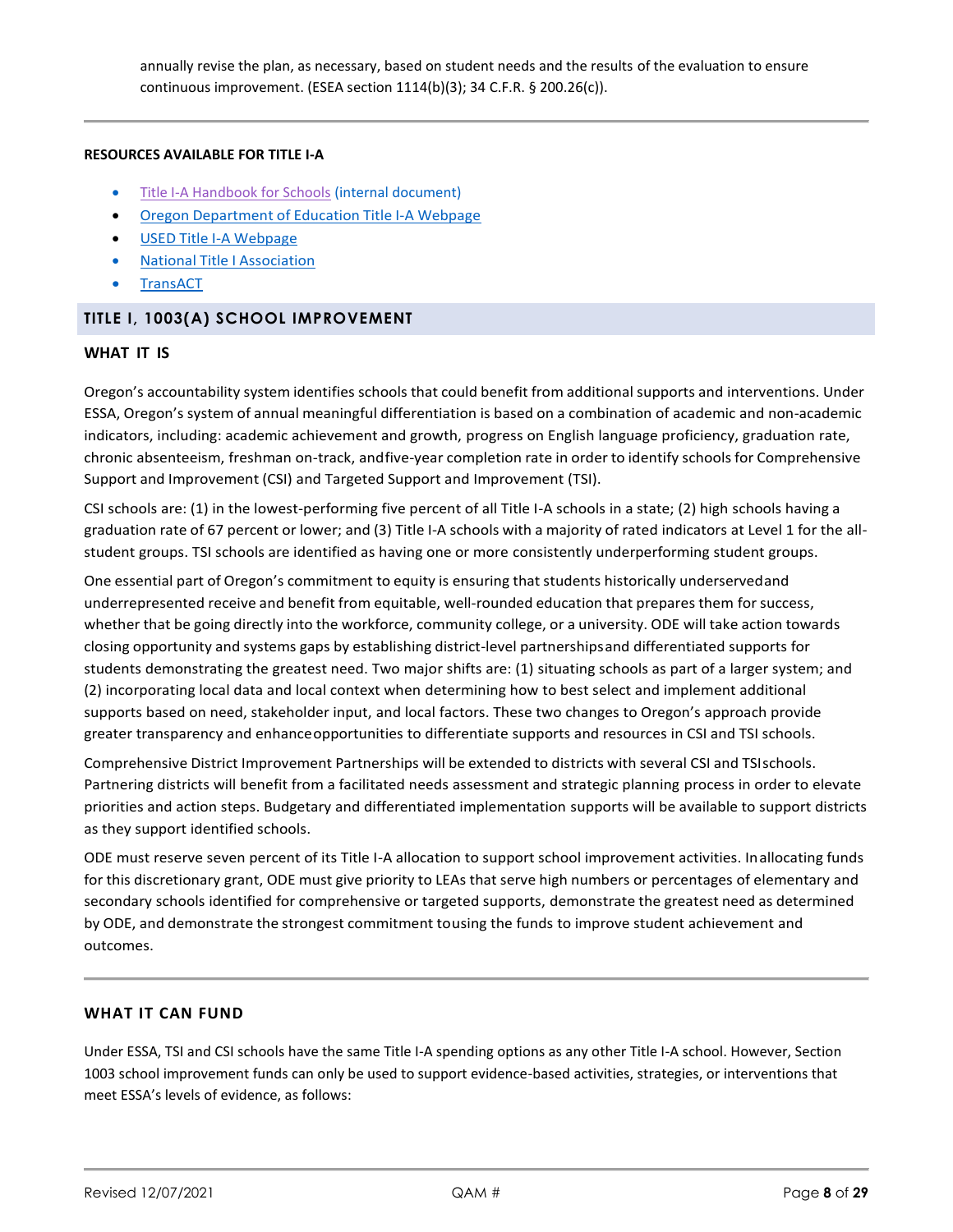- Demonstrates a statistically significant effect on improving student outcomes or other relevant outcomes based on:
	- o Strong evidence from at least one well-designed and well-implemented experimental study (i.e., a randomized controlled trial);
	- o Moderate evidence from at least one well-designed and well-implemented quasi- experimental study;
	- o Promising evidence from at least one well-designed and well-implemented correlation study with statistical controls for selection bias.; or
- Demonstrates a rationale based on high-quality research findings or positive evaluation that such activity, strategy, or intervention is likely to improve student outcomes or other relevant outcomes; and

**\_\_\_\_\_\_\_\_\_\_\_\_\_\_\_\_\_\_\_\_\_\_\_\_\_\_\_\_\_\_\_\_\_\_\_\_\_\_\_\_\_\_\_\_\_\_\_\_\_\_\_\_\_\_\_\_\_\_\_\_\_\_\_\_\_\_\_\_\_\_\_\_\_\_\_\_\_\_\_\_\_\_\_\_\_\_\_\_\_\_\_\_\_\_\_\_\_\_\_\_\_**

• Includes ongoing efforts to examine the effects of such activity, strategy, or intervention.

#### **RESOURCES AVAILABLE FOR TITLE I, (1003-A)**

• Oregon Department of Education's School [Improvement](http://www.oregon.gov/ode/schools-and-districts/grants/ESEA/IA/Pages/School-Improvement.aspx) Webpage

#### <span id="page-8-0"></span>**TITLE I-C: EDUCATION OF MIGRATORY CHILDREN**

#### **WHAT IS IT**

The general purpose of the Migrant Education Program (MEP) is to ensure that migrant students fully benefit from the same free public education provided to other students. The goal of the MEP is to ensure that all migrant students reach challenging academic standards and graduate with a high school diploma (or complete a GED) that prepares them for responsible citizenship, further learning, and productive employment.

The Oregon Title I-C, Migrant Program operates on a three-year cycle that includes a Comprehensive Needs Assessment (CNA) in year one, a Service Delivery Plan (SDP) that addresses the needs found in the CNA in year two, and an evaluation in year three that measures the level of services given to migrant students and the fidelity of implementation in districts and ESDs that receive migrant allocations. The four goals for the Oregon migrant program are: 1) Readiness for Kindergarten, 2) Meeting State Benchmarks in Reading, 3) Meeting State Benchmarks in Mathematics and 4) Graduation and postsecondary education.

Most federal program funds flow through the state and to districts. The Title I-C, Migrant program is different. Funds are given to the state agency (ODE). In Oregon, ODE provides direct services and then by formula allocates funds to the districts or Educational Services Districts (ESDs) that have a large enough migrant student population to complete the federally required documentation and data collection. ODE provides three allocations to the 19 programs in the state. These allocations are: 1) Regular Year; 2) Summer School; and, 3) Preschool.

Oregon directly funds the following school districts: Beaverton, Forest Grove, Hillsboro, Hood River County, Nyssa/Adrian/Vale, Ontario/Annex, Portland, Salem-Keizer, and Woodburn. They also provide direct funds to the following ESDs: Clackamas, Columbia Gorge, High Desert, Intermountain, Lane, Multnomah, Northwest Regional, Southern Oregon, and Willamette. These programs have approximately 500 or more migrant students.

The Migrant Program has a unique requirement to complete a Certificate of Eligibility (COE) for students to qualify for the program. All the information in the COE must be gathered in the Oregon Migrant Student Information System (OMSIS). All the information for OMSIS is collected in a national database for Migrant students called Migrant Student Information eXchange (MSIX).

Children are eligible to receive MEP services if they meet the definition of a migratory student and if the basis for their eligibility is properly recorded on a Certificate of Eligibility (COE). Any student, age three through 21, who meets the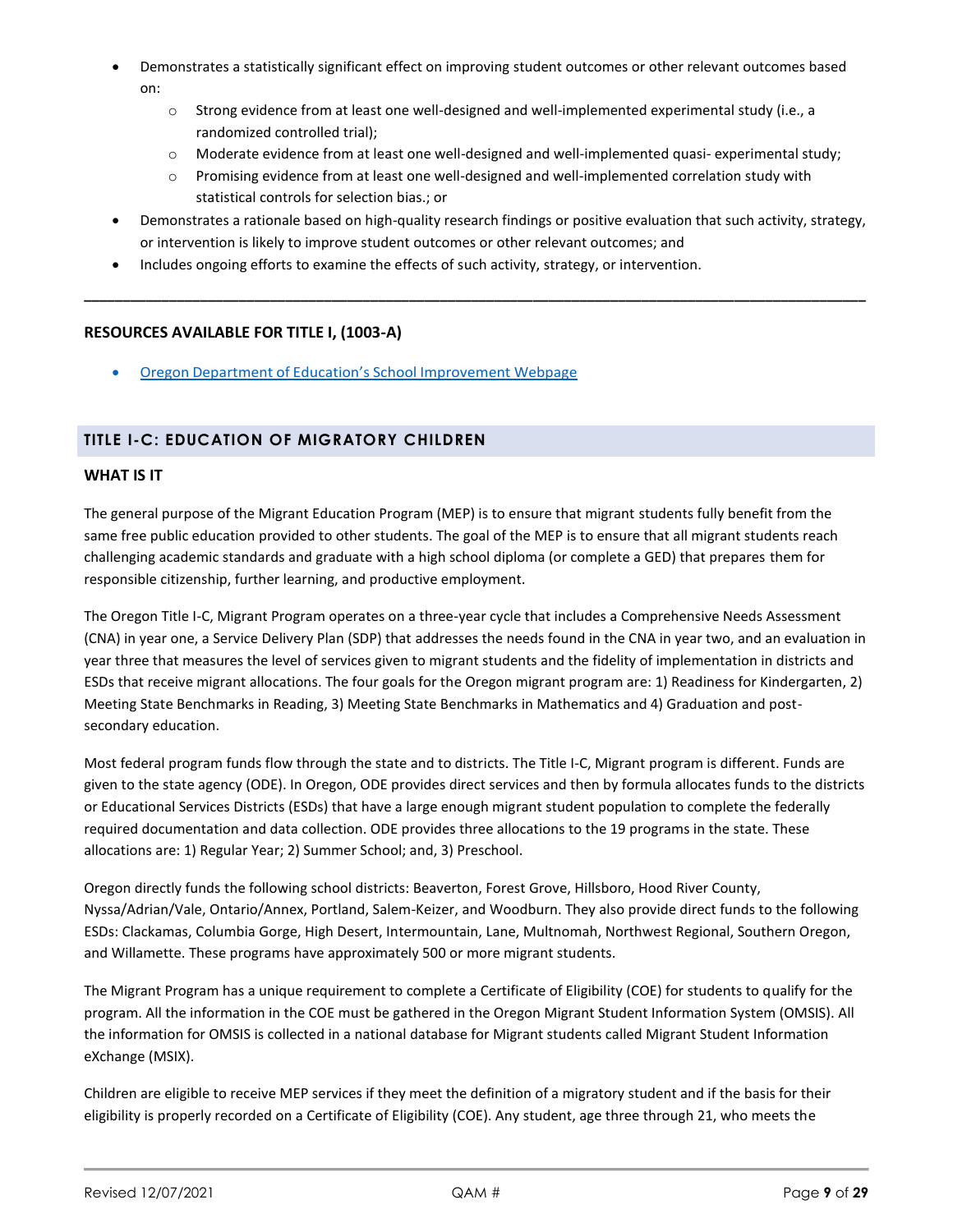statutory definition of migratory student, may be served by the MEP. To be eligible for the migrant program all of the following requirements must be met.

- The student
	- *a.* Must be younger than 22 and not graduated from high school or received a GED;
	- *b.* Must be a migrant agricultural worker, including dairy worker, or a migratory fisher or have a parent, spouse, or guardian who is a migrant agricultural worker, including dairy worker, or a migratory fisher;
	- c. Must have moved within the preceding 36 months with a qualified worker due to economic necessity; and
	- d. Must have moved from one school district to another.

Federal guidance requires that the funds be supplementary and not supplant existing funding. Expenditures must meet the four goals of the identified Service Delivery Plan (SDP) and must be "Necessary and Reasonable." Migrant students should avail themselves of all the services and programs that the district offers them so that the migrant funds are truly a supplementary support.

#### **WHAT IT CAN FUND**

In Oregon, ODE allocates funds on a formula basis to eligible districts or Educational Service Districts (ESDs) that operate as a consortium of districts. In addition, ODE also provides direct services and support to migrant students and their families.

Title I-C allocates three separate sources of funds for each eligible grantee. These allocations include the following.

- Regular Year
- Summer School
- Preschool

In addition to the three allocations, every program receives funding for the following support positions.

- 1.0 FTE Recruiter
- 0.5 FTE Data Clerk
- 0.5 FTE Graduation Specialist
- 0.5 FTE Parent Engagement Specialist
- 1.0 FTE Preschool Specialist

Federal guidance requires that the funds be supplemental and not supplanting. In addition, expenditures must meet the four goals of the identified Service Delivery Plan (SDP) and must be "necessary and reasonable".

#### **RESOURCES AVAILABLE FOR TITLE I-C**

- Oregon [Department](http://www.oregon.gov/ode/schools-and-districts/grants/ESEA/Migrant/Pages/default.aspx) of Education Title I-C Migrant Education
- Oregon Migrant [Education](https://www.wesd.org/omesc) Service Center (OMESC)
- Migrant [Education](http://www.ed.gov/about/offices/list/oese/ome/omelistserv.html) Listserv (Designed to provide members of the migrant education communitycurrent information relevant to the Title I-C Migrant Education Program)
- U.S. Office of Migrant [Education](http://www.ed.gov/programs/mep/index.html) (OME)
- High School [Equivalency](http://www.ed.gov/programs/hep/index.html) Program (HEP)
- College [Assistance](http://www.ed.gov/programs/camp/index.html) Migrant Program (CAMP)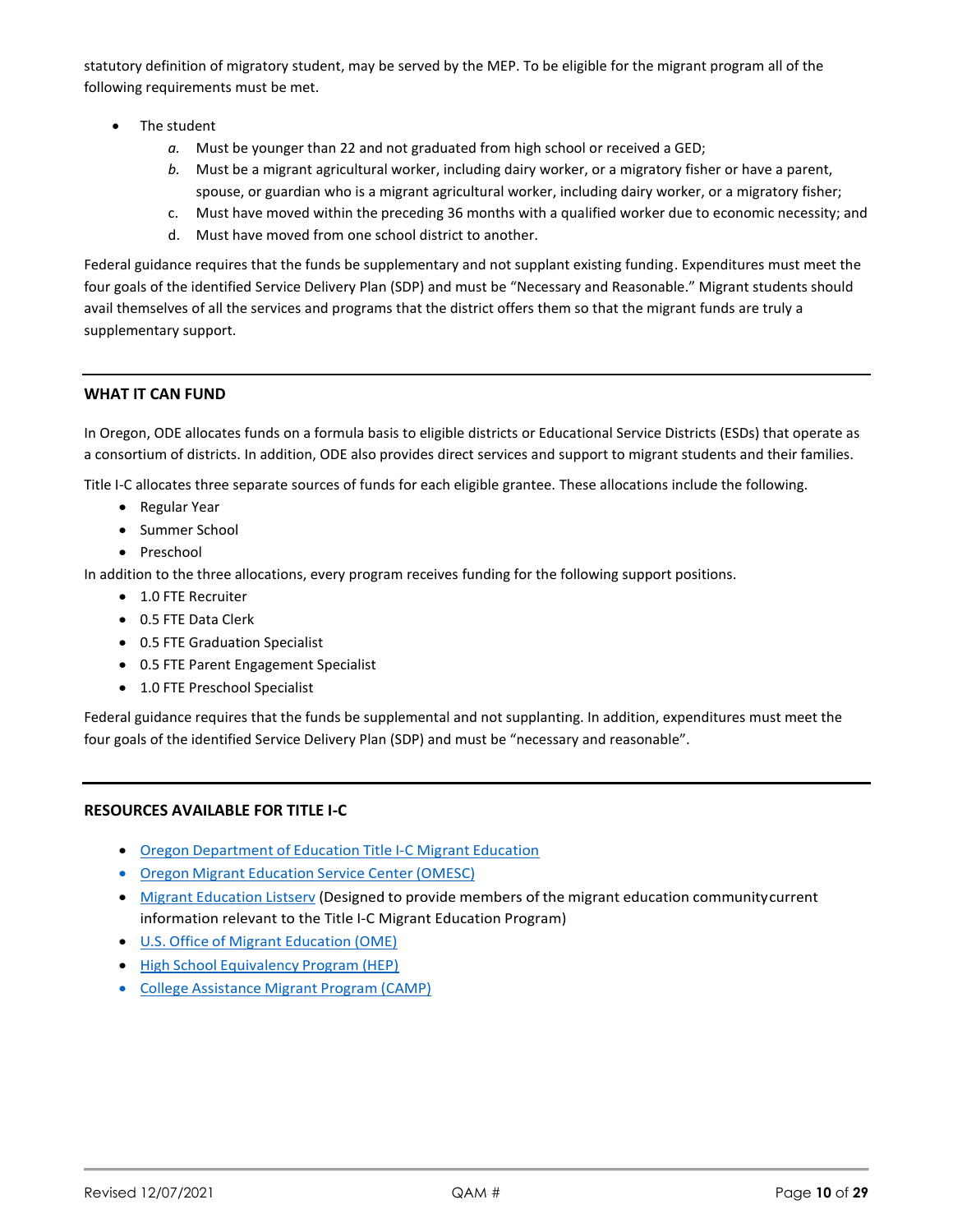### <span id="page-10-0"></span>**TITLE I-D: PREVENTION AND INTERVENTION PROGRAMS FOR CHILDREN AND YOUTH WHO ARE NEGLECTED, DELINQUENT, OR AT-RISK**

#### **WHAT IS IT**

The purpose of Title I-D is to improve educational services for students in local, tribal, and state facilities or institutions for neglected (N), delinquent (D), or at-risk youth. These students have increased rates of absenteeism, dropping out, and not meeting state academic standards. Title I-D provides federal funding to state agencies and districts that provide educational services to this population with the following intentions:

Title I-D Goals

- 1. Improve educational services for neglected, delinquent, or at-risk students, so they have the opportunity to meet state academic standards.
- 2. Improve student transition between correctional facilities or institutions and community programs in education, technical training, or employment.
- 3. Prevent at-risk students from dropping out of school or returning to correctional facilities. This includes providing support systems to ensure continued education for these students.

Title I-D is divided into two subparts, based on whether the facility is operated by a state agency (SA) or within an LEA. Subpart 1 is reserved for state operated facilities and community day programs. School districts that have locally operated programs for N or D youth within their geographical boundaries may be eligible to receive Subpart 2 funds. Subpart 2 can also provide assistance to youth who are neglected or at-risk of dropping out.

| Subpart 1 (SA)                                                                                                                                                                                      | Subpart 2 (LEA)                                                                                                                                                                  |  |  |  |
|-----------------------------------------------------------------------------------------------------------------------------------------------------------------------------------------------------|----------------------------------------------------------------------------------------------------------------------------------------------------------------------------------|--|--|--|
| State operated youth correctional<br>facilities, adult correctional<br>facilities serving youth,<br>community day programs for N or<br>D students.                                                  | Locally operated youth<br>correctional facilities, public or<br>private facilities for at- risk<br>students, community day<br>programs for N or D students.                      |  |  |  |
| <b>Examples: YCEP, LTCT</b><br>*These facilities have an average<br>length ofstay at least 30 days and<br>offer 15 (adult facilities) to 20<br>(youth facilities) hours of<br>instruction per week. | <b>Examples: county</b><br>detention centers (JDEP),<br>any other programin a<br>district's boundaries that<br>meet<br>the definition and are not<br>operated by state agencies. |  |  |  |

Programs are required to designate whether services are primarily for neglected or delinquent children. This designation is tied to the charter or purpose of the facility. Any change in program status must be approved by ODE.

Differences between neglected vs delinquent:

• **Neglected children** are those who have been either voluntarily, or by state law, placed in a facility or group home due to abandonment, neglect, or death of their parents or guardians. All programs transition children back to the community. Some of these children attend public school. **SKPS does not have facilities for neglected youth within district boundaries.**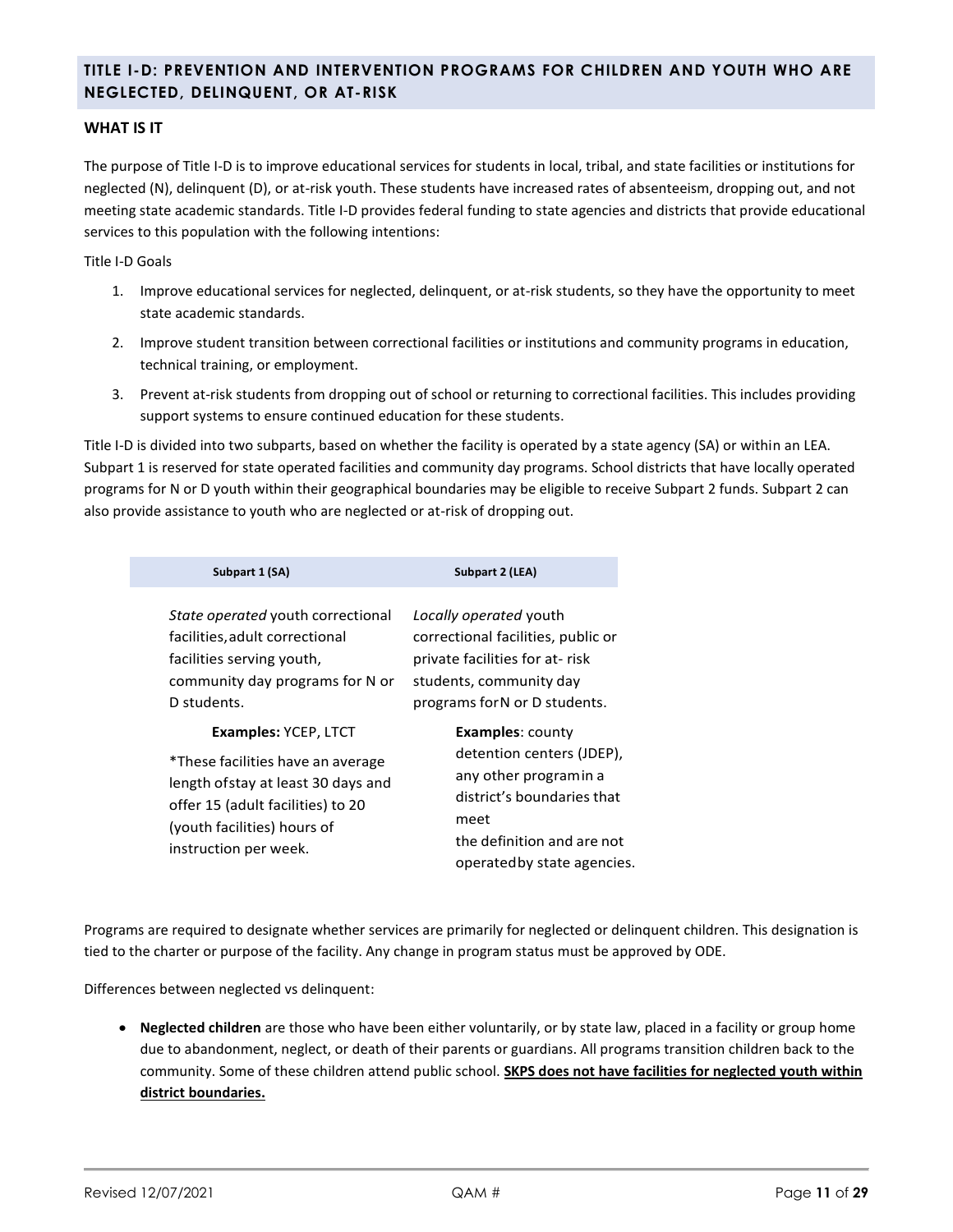• **Delinquent children** are those who have been adjudicated to be delinquent or in need of supervision. All institutions transition children back to the community. For safety reasons, delinquent children have limited access to the community.

#### **WHAT IT CAN FUND**

Subpart 1 (SEA) – Not Applicable

#### Subpart 2 (LEA)

An LEA receiving Subpart 2 funds may use the funds to operate programs with locally operated facilities with which the LEA has an established formal agreement. The services or programs should:

- Carry out high-quality education programs that prepare children and youth to complete high school, enter training or employment programs, or further their education;
- Provide activities that facilitate the transition of such children and youth from the correctional program in an institution to further education or employment; and,
- Operate dropout prevention programs in local schools for children and youth who are at-risk of dropping out or youth returning from correctional facilities.

LEAs may also use Subpart 2 funds to serve at-risk students for dropout prevention for at-risk youth, coordination of health and social services, or special programs that meet the unique academic needs of at-risk youth, including academic intervention, mentoring or peer mediation, special education or other services that increase the likelihood of students completing their education.

*An LEA receiving Subpart 2 funds must use a portion of its funds to operate a dropout prevention program for students returning from a locally operated correctional facility.* However, an LEA that serves a school operated by a locally operated correctional facility, in which more than 30 percent of the children and youth attending the school will reside outside the boundaries served by the LEA upon leaving the facility, is not required to operate a dropout prevention program within the school and may use all of its Subpart 2 funds for programs in locally operated correctional facilities, provided that those facilities have a formal agreement with the LEA.

**\_\_\_\_\_\_\_\_\_\_\_\_\_\_\_\_\_\_\_\_\_\_\_\_\_\_\_\_\_\_\_\_\_\_\_\_\_\_\_\_\_\_\_\_\_\_\_\_\_\_\_\_\_\_\_\_\_\_\_\_\_\_\_\_\_\_\_\_\_\_\_\_\_\_\_\_\_\_\_\_\_\_\_\_\_\_\_\_\_\_\_**

#### **RESOURCES AVAILABLE FOR TITLE I-D**

- Oregon [Department](http://www.oregon.gov/ode/schools-and-districts/grants/ESEA/ID/Pages/default.aspx) of Education Title I-D Neglected, Delinquent or At-Risk Education
- Oregon [Department](http://www.oregon.gov/ode/students-and-family/SpecialEducation/SecondaryTransition/Pages/Youth-Corrections-Juvenile-Detention-Education-Programs.aspx) of Education Youth Corrections Juvenile Detention Education Programs
- Oregon [Department](http://www.oregon.gov/ode/students-and-family/SpecialEducation/SecondaryTransition/Pages/Long-Term-Care-and-Treatment-Education-Programs.aspx) of Education Long Term Care and Treatment Education Programs
- U.S. [Department](http://www.ed.gov/policy/elsec/guid/nord.doc) of Education: Title I-D: Neglected , Delinquent, and At-Risk Youth Non[-regulatory Guidance](http://www.ed.gov/policy/elsec/guid/nord.doc)
- The National Technical [Assistance](http://www.neglected-delinquent.org/what-title-i-part-d) Center for the Education of Neglected or [Delinquent](http://www.neglected-delinquent.org/what-title-i-part-d) Childrenand Youth [\(NDTAC\)](http://www.neglected-delinquent.org/what-title-i-part-d)
- The [National](http://www.ncjj.org/default.aspx) Center for Juvenile Justice
- Title I-D [Monitoring](http://www.oregon.gov/ode/schools-and-districts/grants/ESEA/ID/Pages/Planning.aspx) Protocol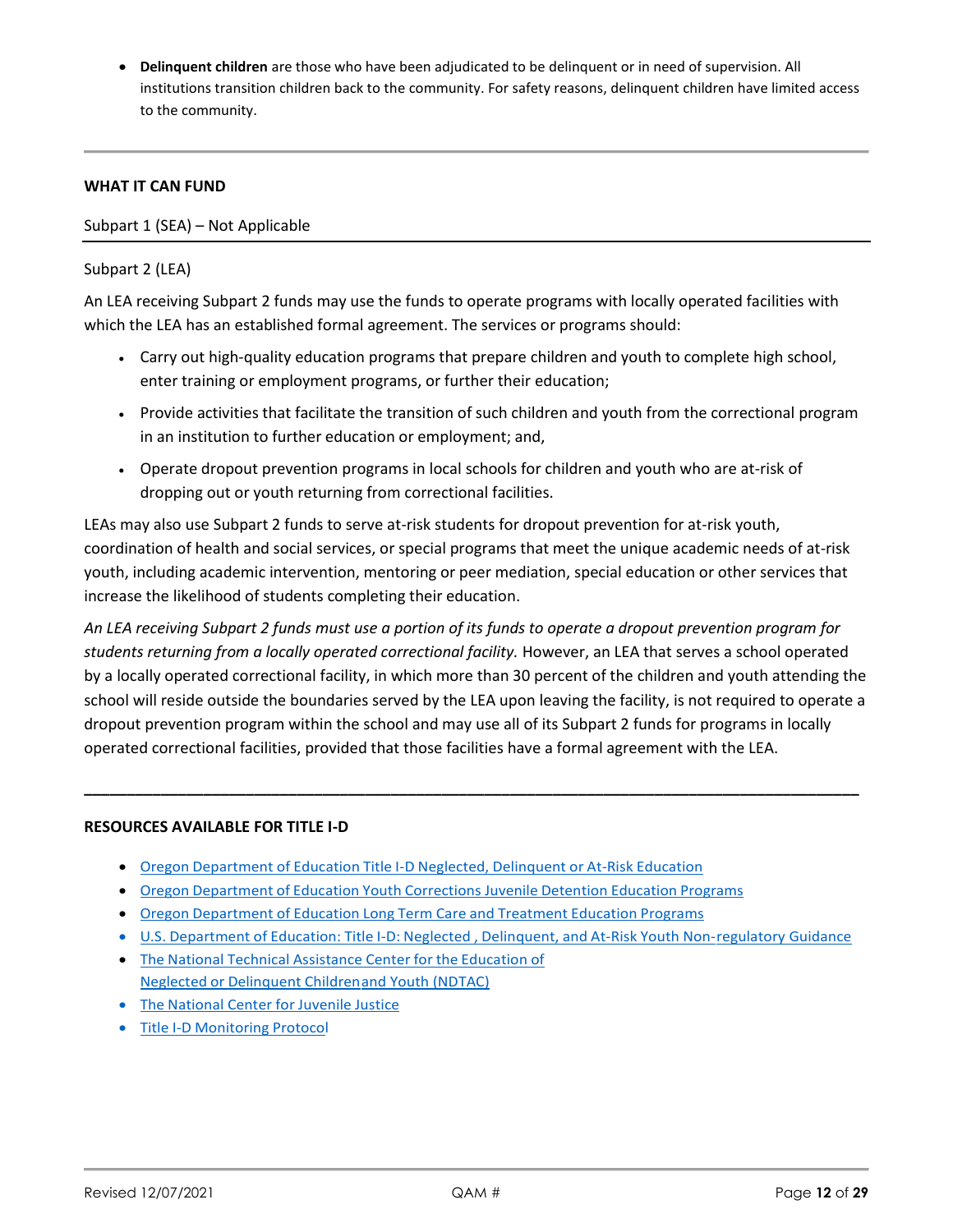#### <span id="page-12-0"></span>**TITLE II-A: SUPPORTING EFFECTIVE INSTRUCTION**

#### **WHAT IT IS**

The purpose of Title II-A is to improve teacher and leader quality and focuses on preparing, training, and recruiting highquality teachers and principals. The Title II-A program is designed, among other things, to provide students from lowincome families and minoritized students with greater access to effective educators. It is critical that State Educational Agencies (SEAs) and Local Education Agencies (LEAs) consider how to best use these funds, among other fund sources, to ensure equity of educational opportunity. In general, Title II-A funds can be used to provide supplemental strategies and activities that strengthen the quality and effectiveness of teachers, administrators, and other school staff.

#### **WHAT IT CAN FUND**

LEAs can use Title II-A funds for a wide range of strategies and activities to support the quality and effectiveness of teachers, administrators, and other school staff. Activities supported with these funds must:

- Be consistent with the purpose of Title II-A (see above); and
- Address the learning needs of all students, including children with disabilities, English learners, and gifted and talented students. The federal non-regulatory guidance for Title II-A (Building Systems of Support for Excellent Teaching and Leading) offers many new opportunities for districts. Divided into three sections – Support for Educators, Access to Equitable Educators, and Strengthening Title II-A Investments – the guidance is designed to help districts think about how to use Title II-A funds more strategically and for greater impact.



LEAs are encouraged to prioritize strategies and activities that will have the highest impact on teaching and learning to result in the highest level of academic achievement. When determining which of the many allowable Title II-A strategies and activities will have the highest impact, U.S. Department of Education (ED) guidance suggests LEAs use a five-step framework:

- 1. Choose interventions aligned with identified local needs;
- 2. Consider the evidence base and the local capacity when selecting a strategy;
- 3. Develop a robust implementation plan;
- 4. Provide adequate resources so the implementation is well-supported; and,
- 5. Gather information regularly to examine the strategy and to reflect on and inform next steps.

LEAs must use data and ongoing stakeholder consultation to continually update and improve Title II-A supported activities. Salem-Keizer Public Schools currently consolidates Title II-A funds into Title IV-A for greater flexibility.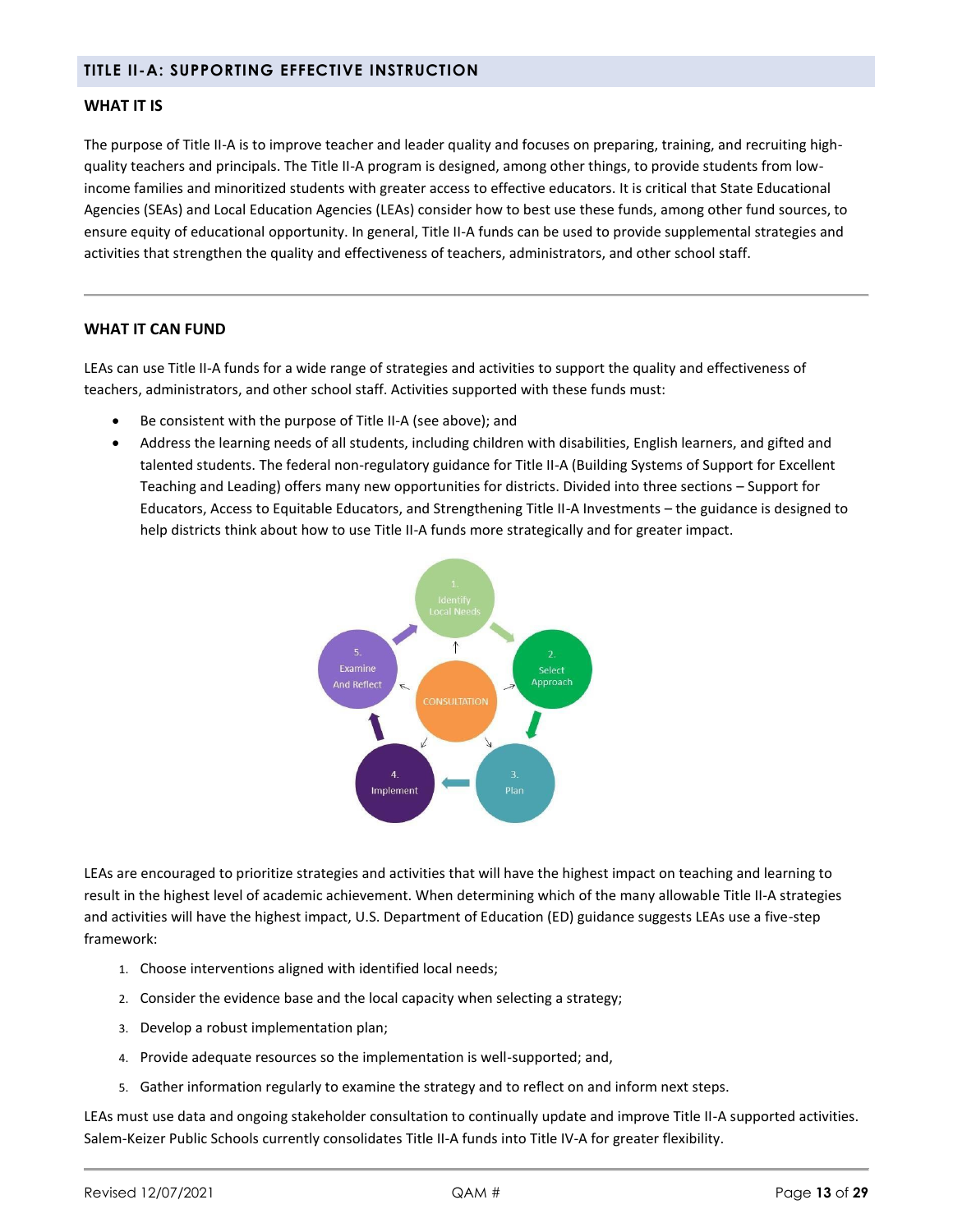#### **RESOURCES AVAILABLE FOR TITLE II-A**

- Oregon [Department](http://www.oregon.gov/ode/schools-and-districts/grants/ESEA/IIA/Pages/default.aspx) of Education Title II-A Teacher Quality
- Oregon [Department](http://listsmart.osl.state.or.us/mailman/listinfo/title_iia_listserv) of Education Title II-A Listserv
- Oregon [Framework](http://www.oregon.gov/ode/educator-resources/educator_effectiveness/Documents/oregon-framework--for-eval-and-support-systems.pdf) for Educator Evaluation and Support
- Building Systems of Support for [Excellent](https://www2.ed.gov/policy/elsec/leg/essa/essatitleiipartaguidance.pdf) Teaching and Leading (USED Non-regulatory Guidance)
- [Learning](https://learningforward.org/) Forward (Standards for Professional Learning)
- Course to [Endorsements](http://www.oregon.gov/ode/educator-resources/Pages/Teacher-Licensure.aspx) Catalogue

#### <span id="page-13-0"></span>**TITLE III: ENGLISH LANGUAGE ACQUISITION AND LANGUAGE ENHANCEMENT**

#### **WHAT IT IS**

A complex web of state and federal laws govern the services that public school districts must provide to students who are not proficient in English. Some of those laws are mandatory for all districts while others apply only to districts that receive certain funding. State and federal laws around services for English Learners (ELs) share the same goal - ensuring that English learners benefit from their education. All districts have a dual responsibility toward their ELs: (1) to teach the English language; and, (2) to ensure on-grade level core content is accessible to ELs while they are learning English.

In Oregon, On Track to English Language Proficiency is a growth model trajectory based on specific English Learner characteristics. English Learner Students with Disabilities (ELSWD) and English Learners with Interrupted Formal Education (Students with Interrupted Formal Education – SIFE) are given an extra year to obtain English proficiency within the On Track to English Language Proficiency calculation.

Prior to ESSA, Title III had its own accountability system, Annual Measured Achievement Outcomes (AMAO). This system had three (3) parts: progress acquiring English, obtaining English proficiency, and progress on ELA/Math for English learners. Under ESSA, Title III Accountability has been rolled-into Title I-A Accountability, under the new indicator, Progress Towards English Proficiency.

Having all the Accountability requirements under Title I-A allows for greater collaboration and support for English learners both at the state and district level.

#### **TITLE III: TWO TYPES OF SUBGRANTS**

Title III includes two types of subgrants to LEAs: (1) Formula subgrant available to LEAs (or a consortium of LEAs) that generate at least \$10,000 under a formula established in the Title III law. These subgrants are referred as **Title III Regular Subgrants**. Regular subgrants must be used to support language acquisition, language enhancement, and academic achievement of English learners and must include parent, family, and community engagement; and, (2) Targeted subgrant the ODE awards to LEAs that experience a significant increase in immigrant children and youth. These subgrants are referred to as **Title III Immigrant** and must be used to help immigrant students and their families acclimate to U.S. schools and to help immigrant students achieve academically.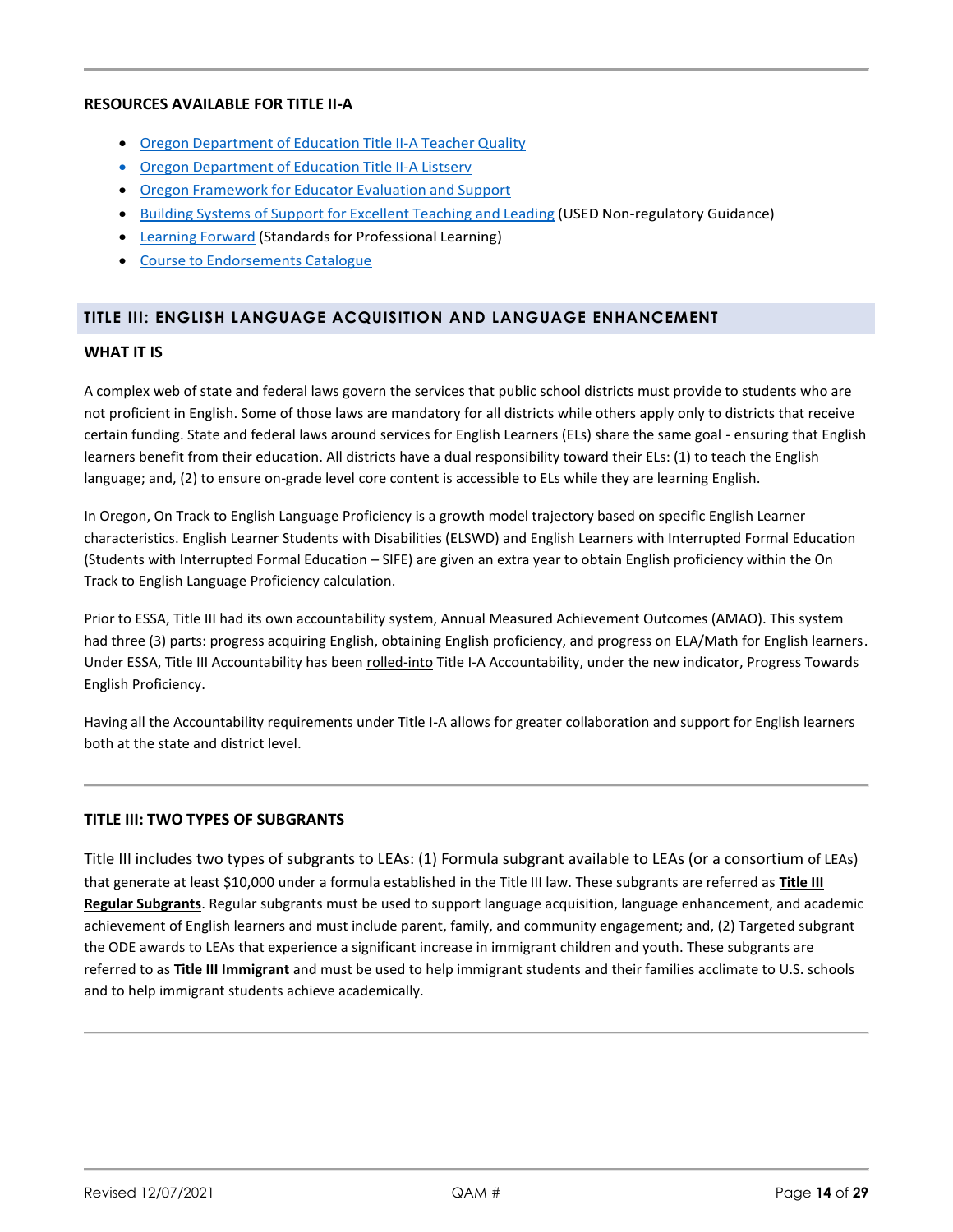#### **Title III – Regular subgrant:**

- Supplement the existing effective language instruction educational programs (LIEPs) established pursuant to ORS 327.079 to meet the needs of ELs and demonstrate success in increasing English language proficiency and student academic achievement;
- Provide effective professional development to classroom teachers (including teachers in classroom settings that are not the settings of LIEPs), principals and other school leaders, administrators, and other school or communitybased organizational personnel, that supplements the professional development requirements of OAR 581-023- 0100(4), and is:
- o Designed to improve the instruction and assessment of ELs;
- o Designed to enhance the ability to understand and implement curricula, assessment practices and measures, and instructional strategies for ELs;
- $\circ$  Effective in increasing children's English language proficiency or substantially increasing the subject matter knowledge, teaching knowledge, and teaching skills of such teachers; and,
- $\circ$  Of sufficient intensity and duration (which shall not include activities such as one-day or short-term workshops and conferences) to have a positive and lasting impact on the teachers' performance in the classroom; and,
- Providing and implementing other effective activities and strategies that are supplemental and that enhance or supplement language instruction educational programs for ELs, which must include parent, family, and community engagement activities, and may include strategies that serve to coordinate and align related programs.

In addition to the three required activities above, LEAs or LEA consortia may spend their Title III EL subgrant funds on other supplemental activities, including the following.

- Upgrading program objectives and effective instructional strategies.
- Improving the instructional program for ELs by identifying, acquiring, and upgrading supplemental instructional materials, educational software, and assessment procedures.
- Providing to ELs tutorials and academic or career and technical education, and intensified instruction, which may include supplemental materials in a language that the student can understand, interpreters, and translators.
- Developing and implementing effective preschool, elementary school, or secondary school language instruction educational programs that are coordinated with other relevant programs and services.
- Improving the English language proficiency and academic achievement of ELs.
- Providing community participation programs, family literacy services, and parent and family outreach and training activities to ELs and their families to improve the English language skills of ELs, and to assist parents and families in helping their children to improve their academic achievement and becoming active participants in the education of their children.
- Improving the instruction of ELs, which may include ELs with a disability, by providing for: the acquisition or development of educational technology or instructional materials; access to, and participation in, electronic networks for materials, training, and communication; and, incorporation of these resources into curricula and programs.
- Offering early college high school or dual or concurrent enrollment programs or courses designed to help ELs achieve success in postsecondary education.
- Carrying out other activities that are consistent with the purposes of Title III subgrants.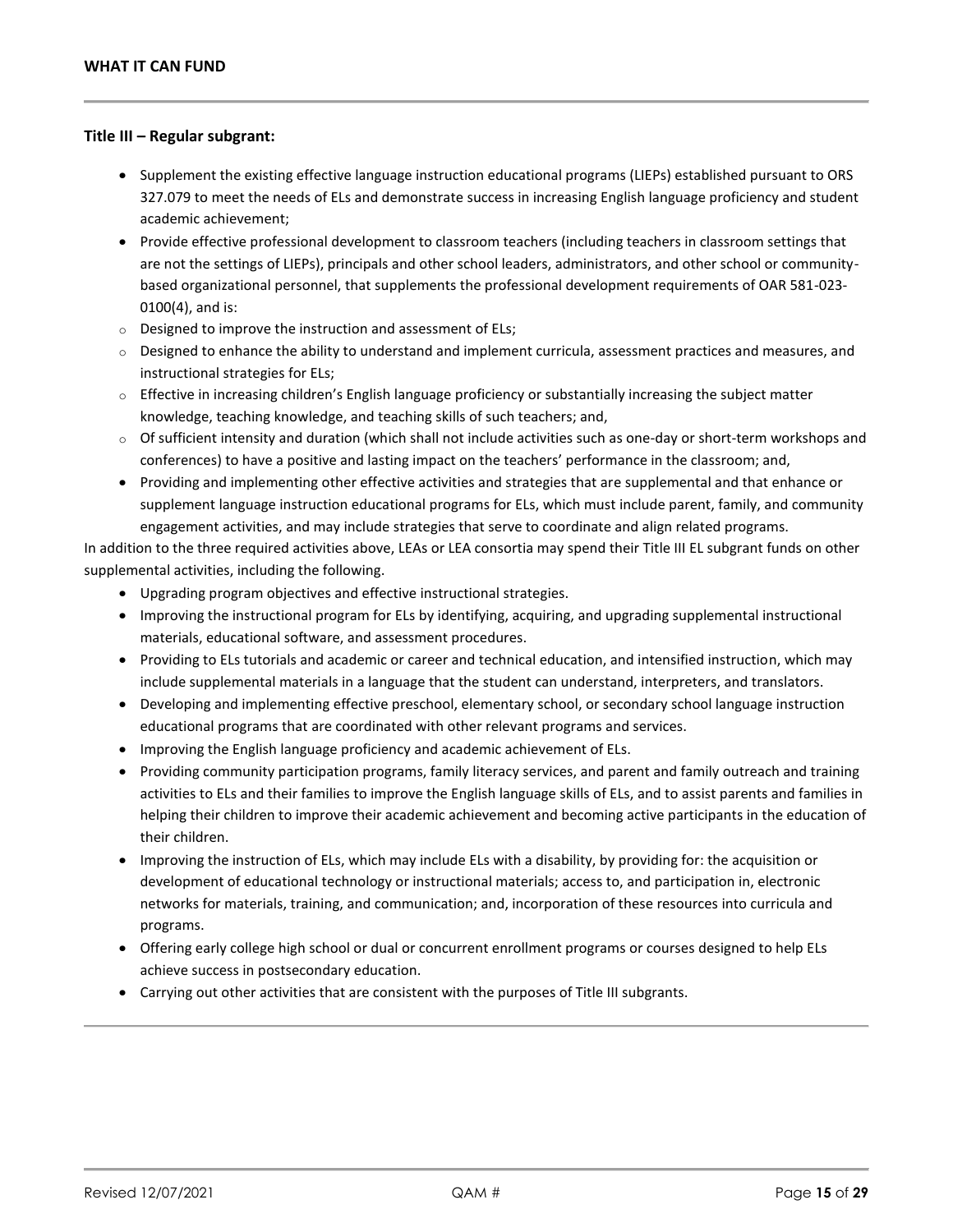#### **Title III – Immigrant Sub-Grant**

The Title III-Immigrant subgrant is targeted to LEAs that have experienced a significant increase in immigrant children and youth. These funds must be used to pay for activities that address the unique needs of immigrant children and youth and may include the following.

- Family literacy, parent and family outreach, and training activities designed to assist parents and families to become active participants in the education of their children.
- Recruitment of and support for personnel, including teachers and paraprofessionals who have been specifically trained, or are being trained, to provide services to immigrant children and youth.
- Provision of tutorials, mentoring, and academic or career counseling for immigrant children and youth.
- Identification, development, and acquisition of supplemental curricular materials, educational software, and technologies to be used in the program.
- Basic instruction services that are directly attributable to the presence of immigrant children and youth in the LEA, including the payment of costs of providing additional classroom supplies, costs of transportation, or such other costs as are directly attributable to such additional basic instruction services.
- Other instruction services that are designed to assist immigrant children and youth to achieve in elementary and secondary schools in the U.S., such as programs of introduction to the educational system and civics education.
- Activities, coordinated with community-based organizations, institutions of higher education, private sector entities, or other entities with expertise in working with immigrants, to assist parents and families of immigrant children and youth by offering comprehensive community services.

Note that LEAs cannot use Title III funds for Title I-A activities that are also used to meet civil rights obligations. For example, under Title VI of the Civil Rights Act of 1964 and the EEOA, LEAs must monitor the effectiveness of their language instruction program for ELs. Therefore, since it is a civil rights requirement, an LEA may not use Title III funds to contract with a third-party to conduct an evaluation of its language instruction program for ELs, if such an evaluation were being used to meet the civil rights obligation.

As with all Title III costs, activities must be supplemental to state and locally funded programming the LEA is delivering to meet its civil rights obligations to EL students and to comply with the requirements at ORS 327.079 and obligations under Title VI and the EEOA or to comply with the requirements at OAR 581-023-0100(4).

Specific Oregon English Learner Considerations

Oregon State EL Funding Oregon Administrative Rul[e OAR 581-023-100 \(](http://arcweb.sos.state.or.us/rules/OARS_500/OAR_581/581_023.html)3)(C)(b)(4) charges districts to develop programs for English language learners that meet basic U.S. Department of Education, Office for Civil Rights guidelines.

Oregon statute [ORS 336.079](http://www.oregonlaws.org/ors/336.079) specifies that "Specific courses to teach speaking, reading, and writing of the English language shall be provided at kindergarten and each grade level to students who are unable to benefit from classes taught in English. The courses shall be taught at school until the students are able to benefit from classes conducted in English."

#### **RESOURCES AVAILABLE FOR TITLE III**

- **[ODE English Learner and Immigrant web page](http://www.oregon.gov/ode/schools-and-districts/grants/ESEA/EL/Pages/default.aspx)**
- **[Title III English Learners Guidance and Research](http://www.oregon.gov/ode/schools-and-districts/grants/ESEA/EL/Pages/Guidance-and-Research.aspx)**
- **[Presentation from US Dept. of Education](http://www.oregon.gov/ode/schools-and-districts/grants/ESEA/EL/Documents/Title-III-ESSA-Guidance.pdf) – Office of State Support**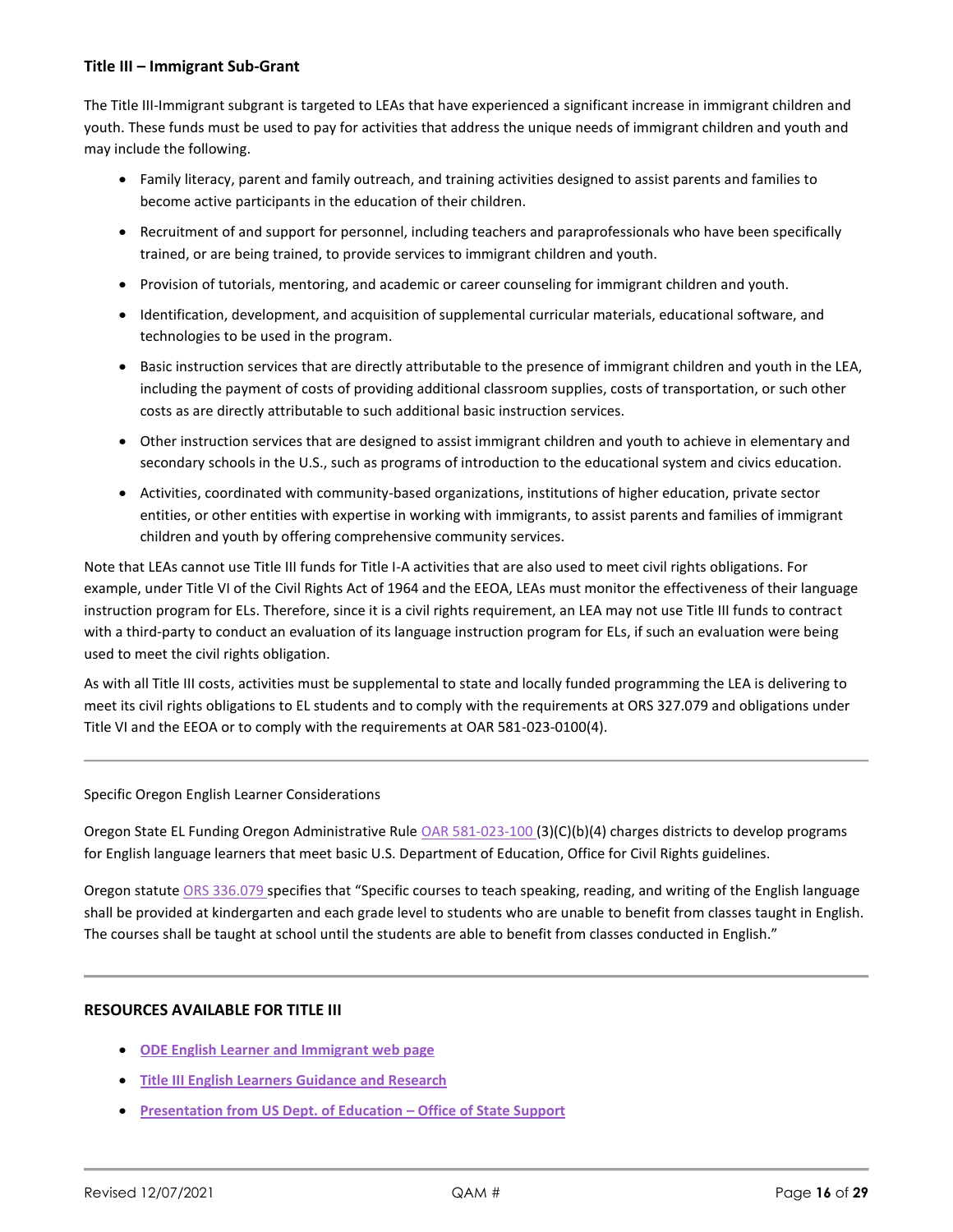#### <span id="page-16-0"></span>**TITLE IV-A: STUDENT SUPPORT AND ACADEMIC ENRICHMENT (SSAE)**

#### **WHAT IT IS**

This section provides information about how local educational agencies (LEAs) can spend funds under the Student Support and Academic Enrichment (SSAE) grant program under Title IV, Part A, Subpart 1. The purpose of the SSAE grant program is to improve students' academic achievement by increasing the capacity of states, LEAs, schools, and local communities to:

- Provide all students with access to a well-rounded education;
- Improve school conditions for student learning; and,
- Improve the use of technology in order to improve the academic achievement and digital literacy of all students.

ODE provides LEAs their Title IV-A allocations in the same ratio as the LEAs' prior year Title I-A allocations (ESEA section 4105(a)(1)). To be eligible for Title IV-A funds, an LEA must have been allocated Title I-A funds the prior year, then applied for and been approved for those funds. No eligible district may receive less than \$10,000. If the \$10,000 threshold cannot be reached for every LEA, then all grants are ratably reduced.

#### Local Needs Assessment

LEAs that receive \$30,000 or more in SSAE funds must, at least once every three years, conduct a comprehensive needs assessment of the following.

- Access to, and opportunities for, a well-rounded education for all students;
- School conditions for student learning to create a healthy and safe school environment; and,
- Access to personalized learning experiences supported by technology and professional development for the effective use of data and technology.

If the LEA is transferring the Title IV-A funds, the Needs Assessment is still required if the LEA received \$30,000 or more in SSAE funds.

#### Prioritizing High-Need Schools

LEAs must prioritize SSAE funds to schools that:

- Have the greatest needs as determined by the LEA;
- Have the highest percentages or numbers of low-income children;
- Are identified for comprehensive support and improvement under Title I-A;
- Are implementing targeted support and improvement plans under Title I-A; and,
- Are identified as a persistently dangerous school under Section 8532.

#### Objectives and Outcomes

LEAs must develop objectives for their SSAE programs and intended outcomes for SSAE-funded activities. LEAs must use these objectives and outcomes to periodically evaluate the effectiveness of SSAE-funded activities. LEAs must also provide SEAs with information about their progress towards their objectives and outcomes so SEAs can satisfy their reporting requirements.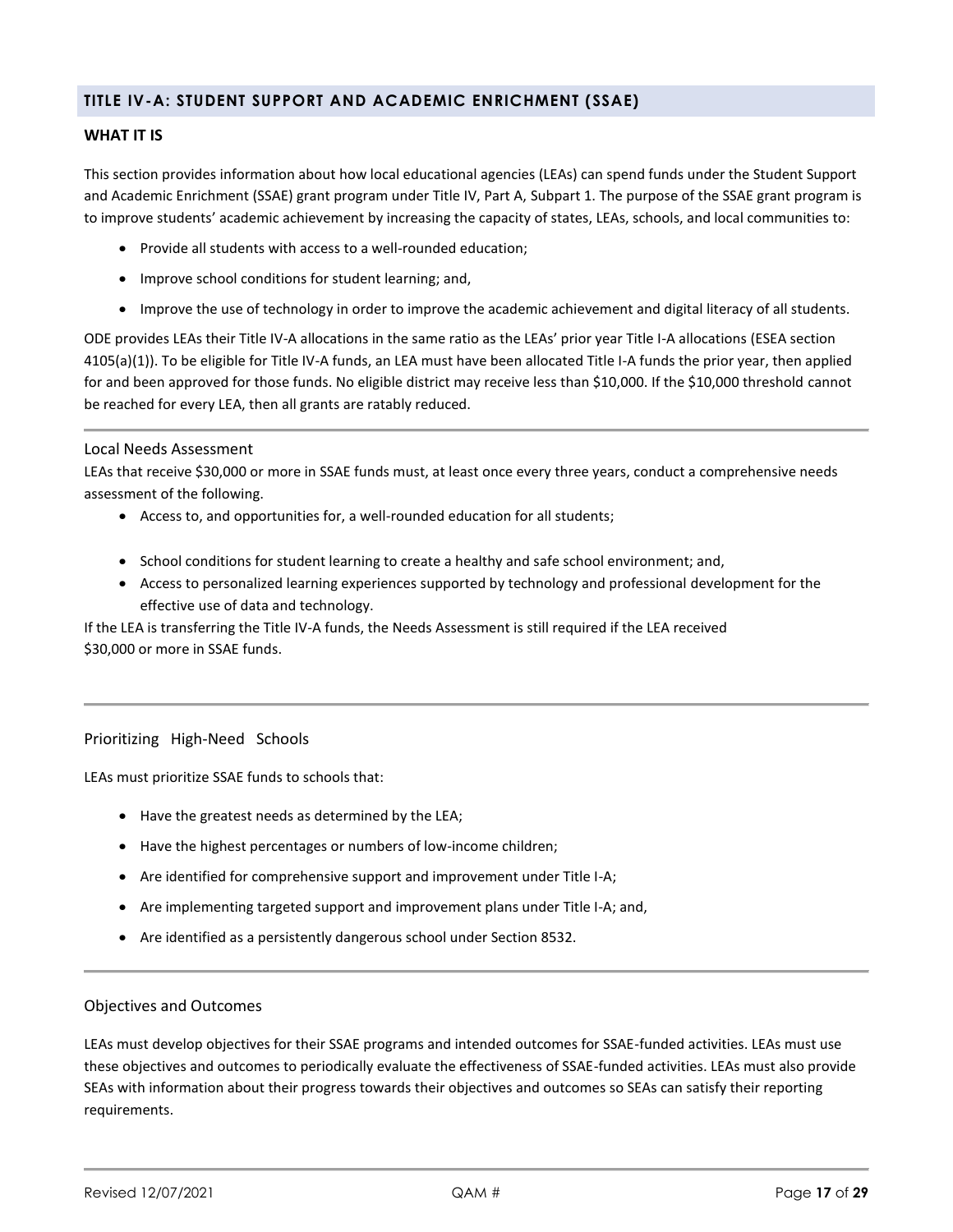#### Stakeholder Engagement

LEAs must meaningfully consult with a wide array of stakeholders when designing their SSAE programs. They must also engage in continuing consultation with stakeholders to improve SSAE activities and to coordinate SSAE activities with other activities conducted in the community.

#### Funding Parameters

#### **REQUIRED ACTIVITIES**

Under ESSA, LEAs that receive \$30,000 or more in SSAE funds must spend:

- At least twenty percent on activities to support a well-rounded education;
- At least twenty percent on activities to support safe and healthy students; and,
- At least some funds for activities to support the effective use of technology. (Note the cap on technology infrastructure that follows.)

#### **WHAT IT CAN FUND**

What follows is an overview of all LEA SSAE spending options under the law, but spending in a specific LEA should be aligned to the spending floors and ceilings, the LEA's needs assessment (where required), and stakeholder input as described previously. The spending options are organized by the three spending categories described in the law.

#### Activities to Support a Well-Rounded Education

LEAs may (and in some cases must) spend SSAE funds to develop and implement programs and activities that support access to a well-rounded education. Activities should be coordinated with other schools and community-based services and programs. They can also be conducted in partnership with an institution of higher education, business, nonprofit organization, community-based organization, or other public or private entity with a demonstrated record of success.

Allowable activities follow.

- College and Career Guidance
- Music and Arts to Support Student Success
- Science, Technology, Engineering, and Mathematics (STEM)
- Accelerated Learning
- Other Instructional Opportunities
- Volunteerism and Community Involvement
- Integrating Multiple Disciplines
- Other Activities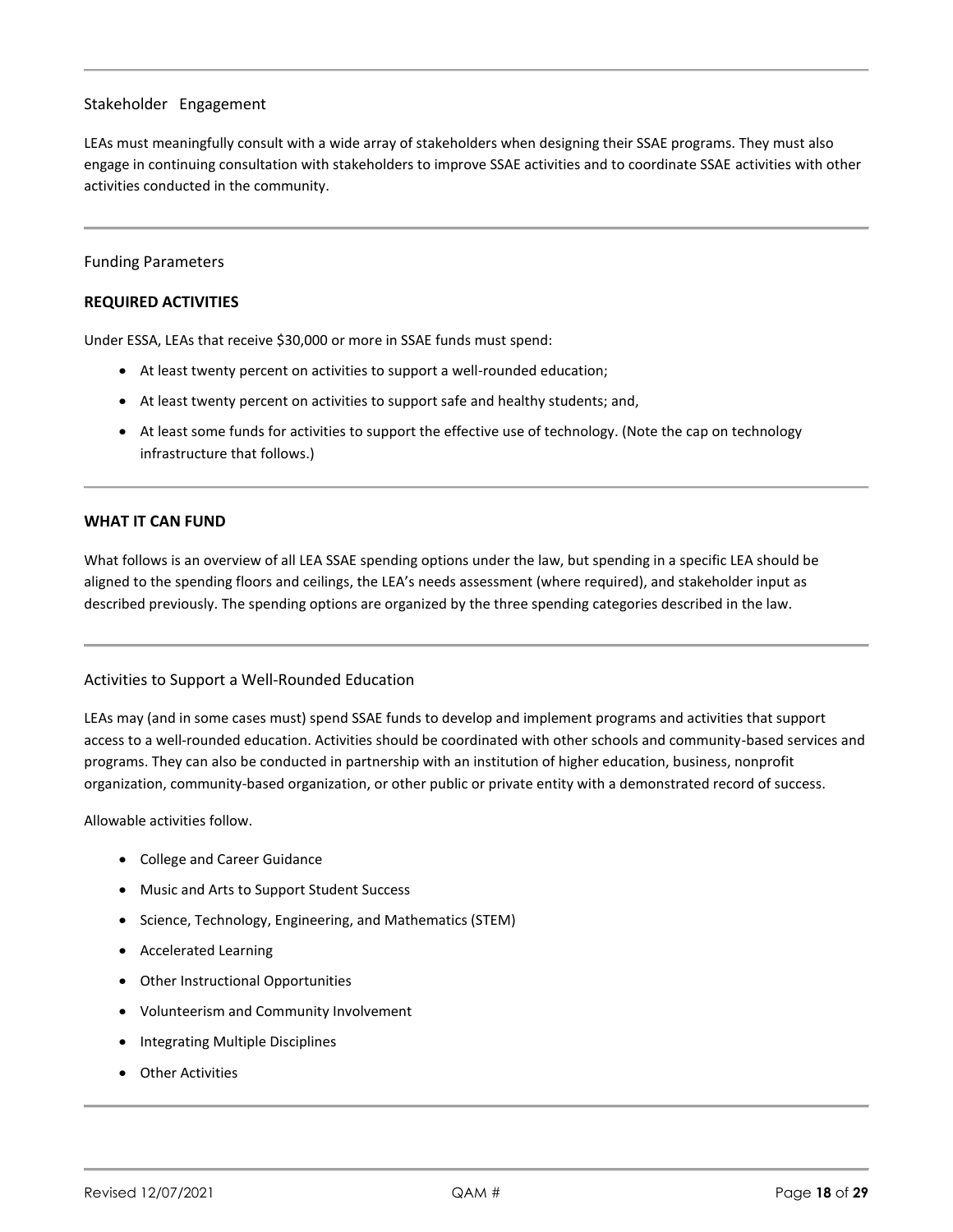#### Activities to Support Safe and Healthy Students

- Evidence-Based Drug and Violence Prevention
- School-Based Mental Health Services
- Health and Safety Activities or Programs
- Addressing Trauma and Violence
- Addressing Sexual Abuse
- Reducing Exclusionary Discipline Practices
- Positive Behavioral Interventions and Supports
- Resource Coordinator

#### Activities to Support the Effective Use of Technology

- Professional Learning
- Technological Capacity and Infrastructure
- Delivering Courses through Technology
- Blended Learning
- Professional Development on Use of Technology in STEM Areas
- Access to Digital Learning Experiences
- Equitable Services

#### **RESOURCES AVAILABLE FOR TITLE IV-A**

- Non-Regulatory Guidance: ESSA Title IV, Part A Guidance [Student Support And Academic](https://www2.ed.gov/policy/elsec/leg/essa/essassaegrantguid10212016.pdf) [Enrichment Program](https://www2.ed.gov/policy/elsec/leg/essa/essassaegrantguid10212016.pdf)
- [Humanities Education](http://www2.ed.gov/policy/elsec/guid/secletter/160713.html)
- [STEM and CTE](http://www.oregon.gov/ode/rules-and-policies/ESSA/ESSAResources/Documents/stemdearcolleagueltr.pdf)
- [Title I-A Schoolwide Guidance](http://www2.ed.gov/policy/elsec/leg/essa/essaswpguidance9192016.pdf)

#### <span id="page-18-0"></span>**TITLE VI: INDIAN EDUCATION FORMULA GRANT PROGRAM**

#### **WHAT IT IS**

#### Program Description

This program is designed to address the unique cultural, language, and educationally related academic needs of American Indian and Alaska Native students (AIAN), including preschool students. The programs funded are to meet the unique cultural, language, and educational needs of AIAN students and ensure that all students meet the challenging State academic standards. The program is the U.S. Office of Indian Education Department's principal vehicle for addressing the particular needs of AIAN students.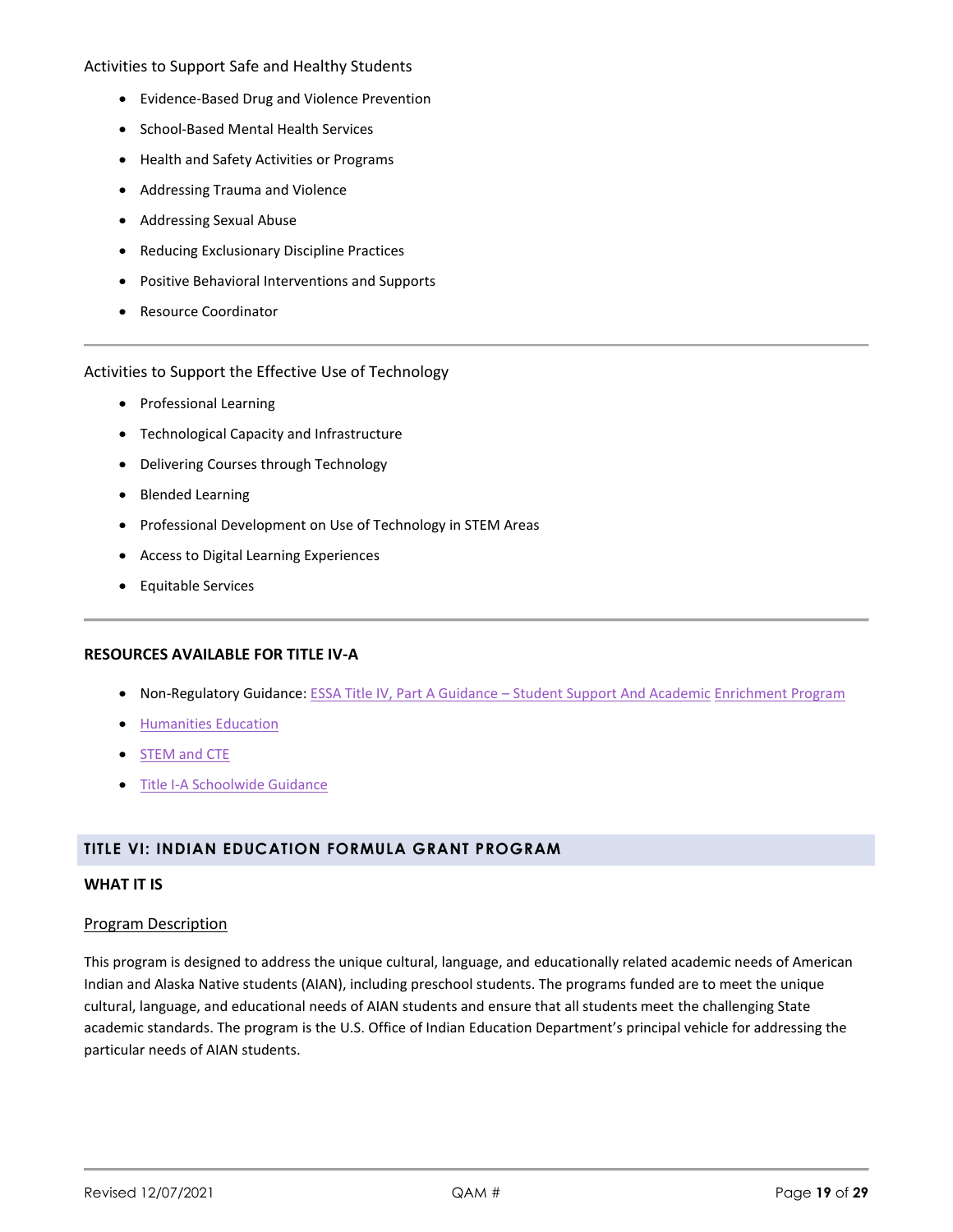#### **TYPES OF PROJECTS**

Grant funds supplement the regular school program by meeting the culturally related academic needs of AIAN students. Projects help AIAN students improve their academic skills, assist students in becoming proficient in the core content areas, and provide students an opportunity to participate in enrichment programs that would otherwise be unavailable. Funds support such activities as culturally responsive after-school programs, Native language classes, early childhood education, tutoring, and dropout prevention.

#### **ADDITIONAL INFORMATION**

The Indian Education Formula Grant program provides grants to support local educational agencies in their efforts to reform elementary and secondary school programs that serve AIAN students. Annually each applicant develops and submits to the Department a comprehensive plan for meeting the needs of AIAN students. Applicants must develop this plan in collaboration with a local committee comprised primarily of parents and family members of AIAN students and must include student performance goals, a description of professional development activities that the applicant will carry out, and an explanation of how it will assess students' progress toward meeting its goals and how it will provide the results of this assessment to the parent committee, AIAN community and tribes whose students are served by the LEA.

#### Tribal Consultation:

Under ESSA, in general, section 8538 requires local educational agencies (LEAs) receiving Title VI funds to consult with Native tribes, or those tribal organizations approved by the tribes located in the area served by the LEA, *prior to* submitting a plan or application for covered programs.

This requirement is designed "to ensure timely and meaningful consultation on issues affecting American Indian and Alaska Native students." The consultation must be done "in a manner and in such time that provides the opportunity for such appropriate officials from Indian tribes or tribal organizations to meaningfully and substantively contribute" to plans under covered programs.

As required by ESEA and beginning in fiscal year 2017, LEAs that receive Title VI funds must consult with Native tribes before submitting plans or applications for the following programs.

- Title I, Part A (Improving Basic Programs Operated by State and Local Educational Agencies);
- Title I, Part C (Education of Migratory Children);
- Title I, Part D (Prevention and Intervention Programs for Children and Youth who are Neglected, Delinquent, or At-Risk);
- Title II, Part A (Supporting Effective Instruction);
- Title III, Part A (English Language Acquisition, Language Enhancement, and Academic Achievement Act);
- Title IV, Part A (Student Support and Academic Enrichment Grants); and,
- Title VI, Part A subpart 1 (Indian Education Formula Grants to Local Educational Agencies).

#### <span id="page-19-0"></span>**SALEM-KEIZER PUBLIC SCHOOLS AND AMERICAN INDIAN / ALASKAN NATIVE COLLABORATION AND CONSULTATION**

Salem-Keizer Public Schools (SKPS) is committed to all Native American students and families to ensure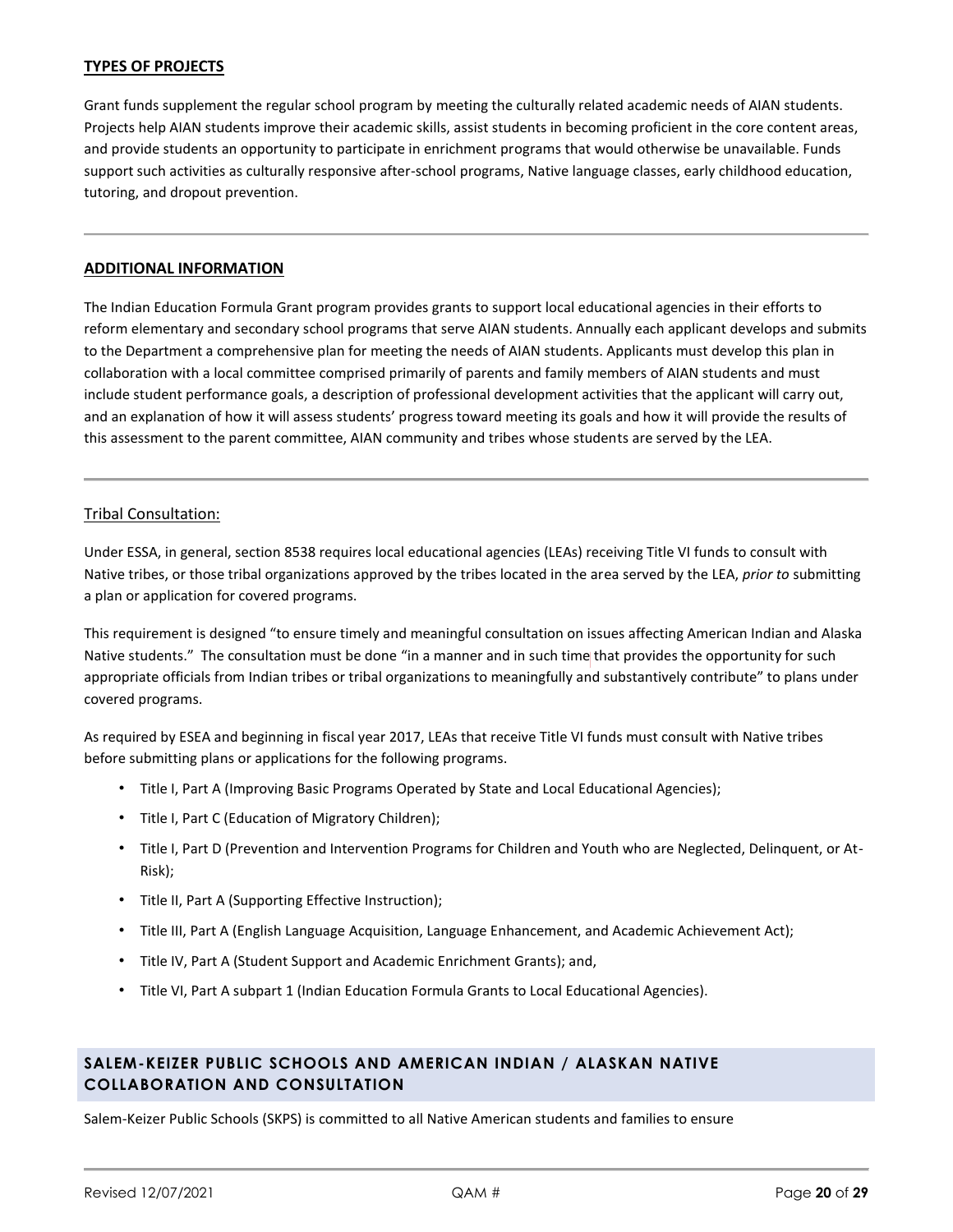all Native American school age children have equal access to all programs, services and activities offered within the school district. Any student who self-identifies as American Indian/Alaskan Native (AIAN) and AIAN in combination with one or more races, regardless of Hispanic ethnicity, are eligible for Native Education Program (NEP) services and programs.

Through consensus-building decision making, stakeholders in the education of Native students can work collaboratively toward advancing mutual goals.

American Indian and Alaskan Native (AIAN) Education programs are federally funded to promote the efforts of schools, local educational agencies (LEAs, such as Salem-Keizer School District), and Tribal Nations and organizations to meet the unique educational and culturally related academic needs of AIAN students. An opportunity gap exists between our AIAN student performance and that of other students, in general. In addition, AIAN students continue to be subject to significant risk factors which threaten their ability to improve their academic achievement and their general well-being. AIAN students need support from State and Federal programs that address AIAN specific educational and cultural needs.

In order to best meet the unique culturally related academic needs of AIAN students, meaningful and authentic collaboration and consultation between SKPS, the Native Education Program PAC, and local organizations is essential.

#### **Legal Requirements**

It is the policy of the United States to fulfill the Federal Government's unique and continuing trust relationship with and responsibility to the AIAN people for the education of AIAN students. The Federal Government laws state it will work with LEAs, Tribes and organizations, post-secondary institutions, and other entities toward the goal of ensuring programs which serve AIAN children are of the highest quality and provide for not only the basic elementary and secondary educational needs, but also the unique educational and culturally related academic needs of AIAN students. AIAN Education programs are authorized by the Elementary and Secondary Education Act of 1965 (ESEA), which was reauthorized by the Every Student Succeeds Act of 2015 (ESSA).

Title VI, Part A, Subpart 1 of the Elementary and Secondary Education Act (ESEA), as reauthorized by the Every Student Succeeds Act (ESSA) of 2015, authorizes formula grants that provide assistance to elementary and secondary schools for programs serving AIAN students, including preschool children. Local educational agencies (LEAs), Department of the Interior/Bureau of Indian Education (BIE)-operated schools, and other BIE-supported schools are eligible for grants to help meet the unique cultural, language, and educational needs of such students and ensure all students meet challenging State academic standards. While allocations are determined by a statutory formula, each applicant must annually develop and submit a comprehensive plan for meeting the needs of AIAN students. Applicants must develop this plan in collaboration with a local committee comprised primarily of parents of AIAN students and must include student performance goals, a description of professional development activities the applicant will carry out, and an explanation of how it will assess students' progress toward meeting its goals and how it will provide the results of this assessment to the parent committee and community.

#### **SKPS Goals and Objectives**

- All Native American students graduate and are prepared for a successful life.
- Raise attendance rate of all Native American students by 5%.
- Raise graduation rate of all Native American students to 85%.
- Increase NEP Activity attendance (Enrichment Nights, Study Hall, Summer School)
	- $\circ$  Staff will partner with schools' Pre-K to 12<sup>th</sup> grade to identify and monitor students with excessive absences by meeting with those students and families to connect them with available resources to improve the student's attendance.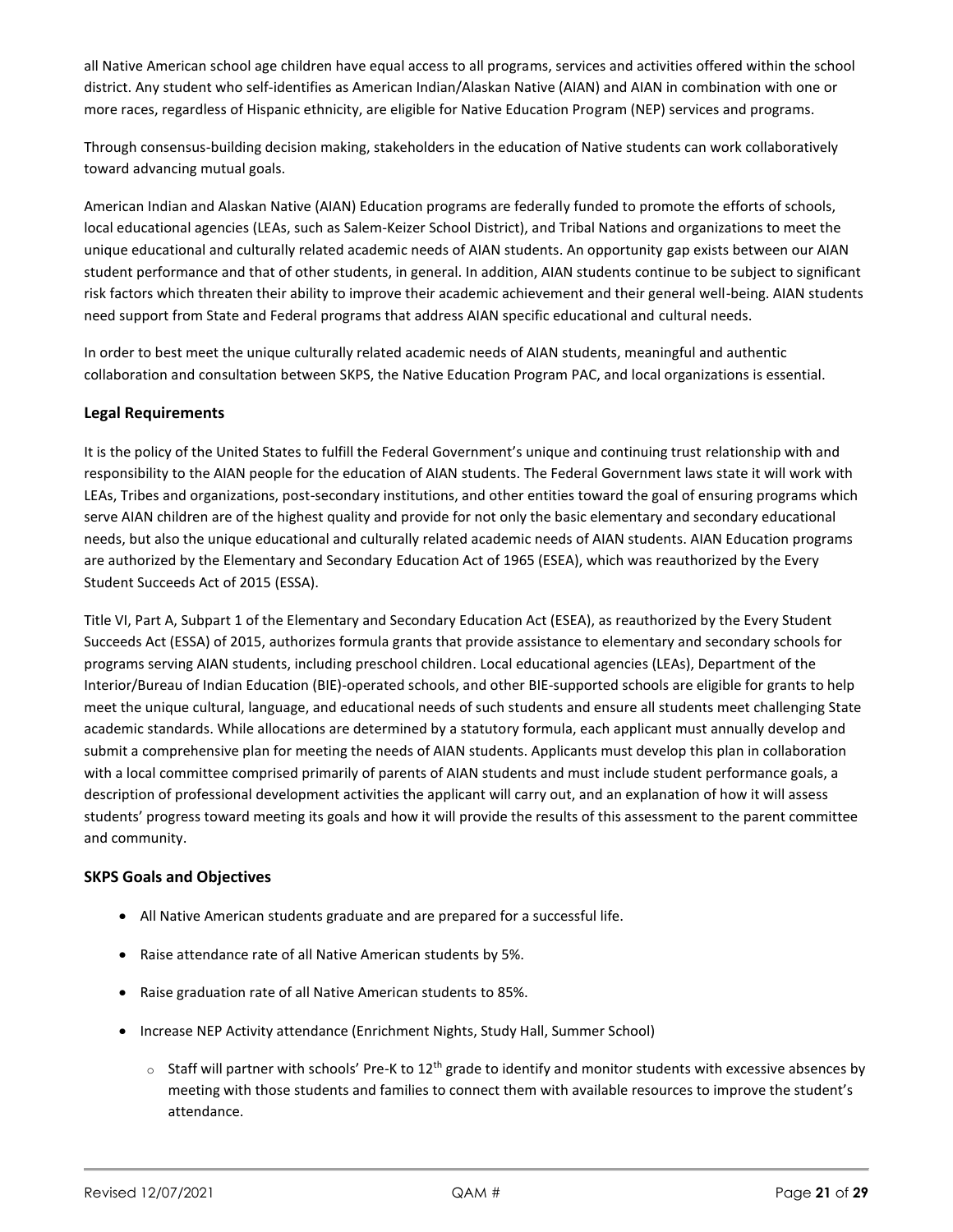- $\circ$  Closely follow all Native American students enrolled as Seniors and partner with high school educators, counselors, and grad coaches to identify and support IE seniors at risk of not graduating.
- o SKPS will support the NEP staff and NEP PAC in planning, implementing, and ensuring district wide communication on enrichment/cultural evenings with a companion study hall at various times during the school year, summer school and NEP annual education gathering and graduation ceremony.

#### **Entity Roles within the Title VI Program**

#### Salem-Keizer Public Schools (SKPS)

- Ensure all federal, state, and local laws and approved Senate Bills and State Plans are followed regarding the academic and cultural needs to AIAN students.
- Provide the NEP PAC with an overview of the annual strategic plan.
- Collaborate and consult with NEP PAC, Confederated Tribes of Grand Ronde, Confederated Tribes of Siletz, and families of AIAN students in setting priorities to meet the unique educational and culturally related academic needs of AIAN students, as well as seek meaningful input on grant funding (including, but not limited to): Title I Part A, Title III, Title IV Part A, Title VI, and McKinney Vento.
- Engage with NEP PAC two times a school year at a minimum (Fall and Spring; IE PAC may request more often as needed)
- Provide NEP PAC with a SKPS point of contact to assist with questions and issues.

#### **SKPS Native Education Program Office and Staff**

- Partner, collaborate, and consult with NEP PAC, Confederated Tribes of Grand Ronde, and Confederated Tribes of Siletz, in setting priorities to meet the unique educational and culturally related academic needs of AIAN students.
- Create and facilitate annual survey to AIAN families to assess effectiveness of AIAN and general education program.
- Partner with NEP PAC and parents of Native American students on program and cultural needs
- Serve as liaison between NEP PAC and SKPS
- Liaison between Native American students and families on education needs and assistance to improve AIAN student achievement and graduation rates.
- Serve as liaison between Tribal Councils and NEP PAC during Meaningful Consultations
- Conduct annual public hearing for the purpose of reporting the impact of program activities and students' academic outcomes and social emotional wellness. These meetings will be widely publicized for community participation. Recommendations that emerge from this public hearing will be considered by the NEP PAC and Title VI team for the purpose of adjusting strategic goals program activities.

#### Native Education Program Parent Advisory Committee (NEP PAC)

- NEP PAC is required by federal government to review, approve, and sign the Title VI Educational Grant application, in order to receive funds; funds assist SKPS in setting priorities to meet the unique educational and culturally related academic needs of AIAN students.
- Review, edit, and approve annual Title VI grant application and any subsequent revisions in writing prior to submission.
- Work with Native American students, families, and communities on academic and cultural needs.
- Provide input to monitor and evaluate the programs.
- Promote participation in Native Education programs.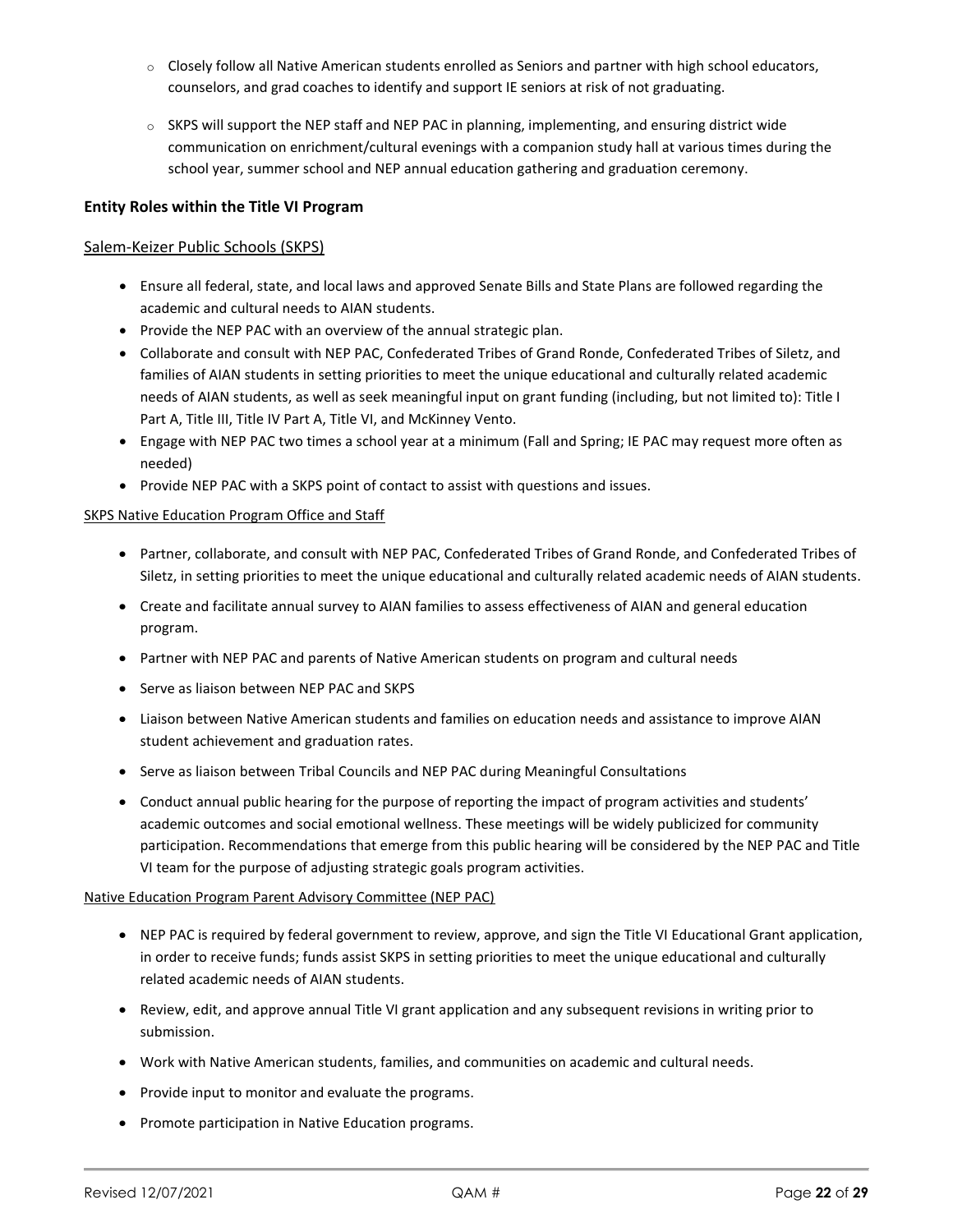- Promote cross-cultural understanding and appreciation for all racial and ethnic communities and partners with SKPS efforts to achieve academic success for all AIAN students.
- Assists SKPS Indian Education office with program staff hiring.

#### **RESOURCES AVAILABLE FOR TITLE VI-A**

[USDE Office of Elementary & Secondary Education](https://oese.ed.gov/offices/office-of-indian-education/indian-education-formula-grants/)  [Indian Education Formula Grants](https://oese.ed.gov/offices/office-of-indian-education/indian-education-formula-grants/)

[ODE American Indian/Alaska Native Education](https://www.oregon.gov/ode/students-and-family/equity/NativeAmericanEducation/Pages/default.aspx)

[Tribal Consultation Toolkit Guide 1.0](https://www.oregon.gov/ode/students-and-family/equity/NativeAmericanEducation/Documents/20.10.13_%20Web%20Accessible%20Tribal%20Consultation%20Toolkit.pdf)

[American Indian/Alaska Native Students in Oregon:](https://www.oregon.gov/ode/reports-and-data/researchbriefs/Documents/Internal/American_Indian_Alaska_Native_Students_In_Oregon.pdf)  [A Review of Key Indicators](https://www.oregon.gov/ode/reports-and-data/researchbriefs/Documents/Internal/American_Indian_Alaska_Native_Students_In_Oregon.pdf)

# <span id="page-22-0"></span>**EDUCATION FOR HOMELESS CHILDREN AND YOUTH PROGRAM, MCKINNEY-VENTO HOMELESS ASSISTANCE ACT, TITLE VII, SUBTITLE B**

#### **WHAT IT IS**

To avoid confusion with other title programs, Oregon prefers to call Title VII of the ESEA McKinney- Vento or MV.

The McKinney-Vento program requires each state to provide coordination, training and technical assistance to districts to remove barriers and improve access to education for homeless students and youth in local districts. States are required to collect and report data, monitor districts for compliance, and partner with other government and nonprofit agencies serving homeless families and youths.

MV addresses the challenges homeless students and youth face enrolling, attending, and succeeding in school from early childhood through high school graduation, emphasizing school stability despite housing mobility and inadequacy. The McKinney-Vento program requires districts to remove barriers and support the success of homeless students.

**All districts are required to designate a Liaison to locally implement program requirements.** With the Liaison's assistance, districts must identify and assist homeless students, provide immediate school enrollment, expedite student records transfers and school placement, arrange for school of origin transportation when feasible and needed, and report data on the number of homeless students served each year. Homeless students and families have rights to appeal school placement determinations, with dispute resolution services provided as needed by ODE.

Under ESSA, districts that receive a Title I-A allocation are required to reserve a portion of these funds to support the education of homeless students in non-Title I-A funded schools. Title I-A set-asides may also be used to increase Liaison capacity and for services and assistance not ordinarily provided to other Title I-A students.

The 2017 Oregon State Plan for Education of Homeless Children and Youth connects the MV program with state initiatives on reducing chronic absenteeism, increasing graduation and support for college and career goals, dropout prevention, early childhood education and providing opportunities for school and district staff development in trauma-informed practices.

Essential partners for the work of MV in Oregon include State Head Start/Oregon Pre-Kindergarten Collaboration, Office of Child Care, State Interagency Coordinating Council on Early Childhood Education/Early Intervention, State Runaway and Homeless Youth Advisory Committee, Oregon School Boards Association, county Continuums of Care and regional Community Action Agencies.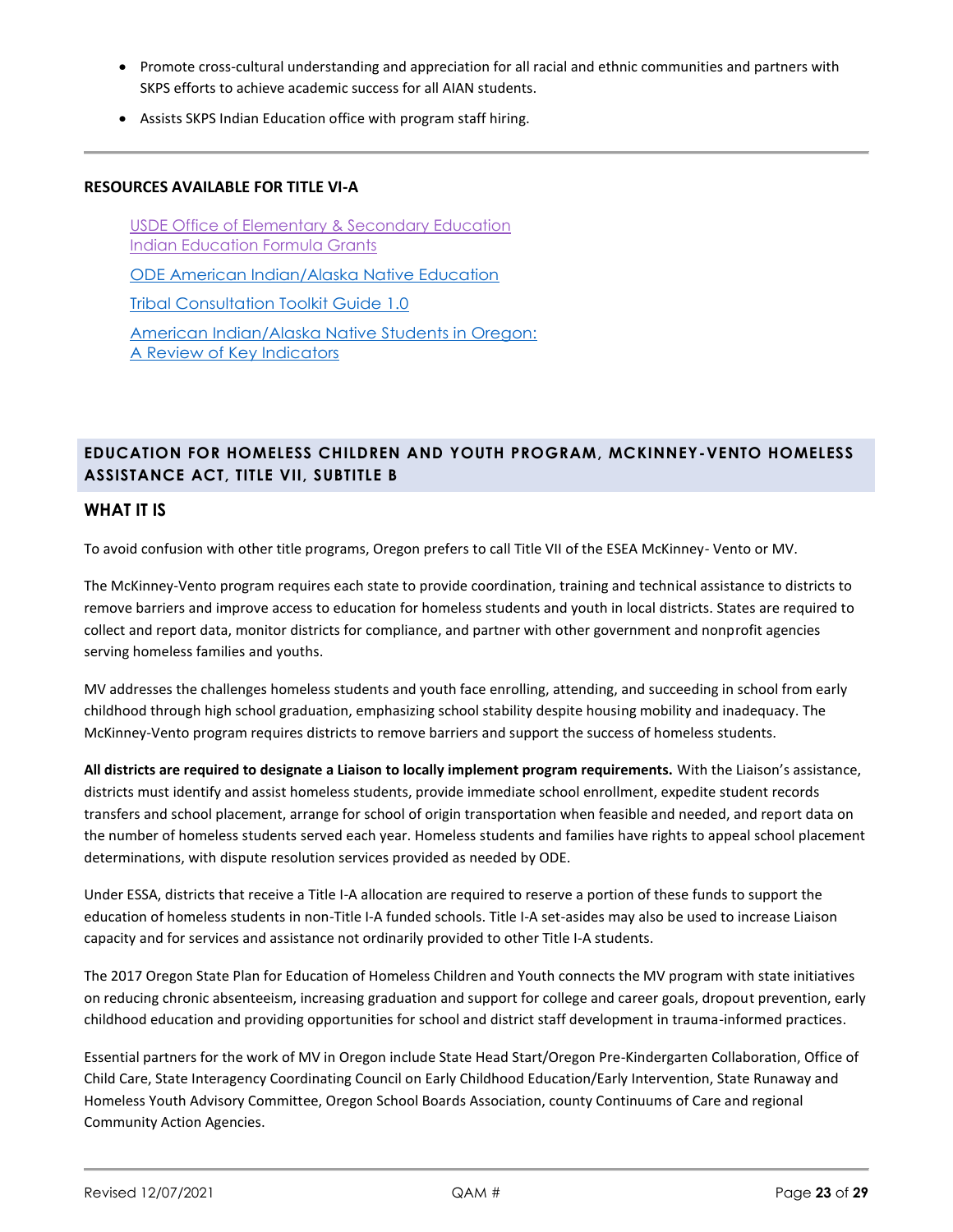#### **CHANGES WITH ESSA**

Notable changes with the 2015 authorization of ESSA include the codification of items previously in non- regulatory guidance, including such requirements as the following.

- The presumption that enrollment at the school of origin is in a homeless student's best educational interest.
- School of origin placement and transportation includes preschools and the receiving or feeder school in the next grade span.
- All unaccompanied homeless students in high school be provided information on FAFSA eligibility, with assistance to apply for higher education.
- Liaison contacts must be posted on state websites.

#### **WHAT IT CAN FUND**

Authorized uses of MV subgrant and Title I-A set-aside funds include the following.

- Tutoring, supplemental instruction, and enriched educational services that are linked to the achievement of academic standards.
- Academic services offered outside the normal school day, during the summer, and/or holiday breaks.
- School clothes, shoes, school uniforms and PE requirements.
- Personal hygiene items.
- Food and water.
- Transportation to and from the school of origin.
- Transportation to and from academic activities outside of the scheduled school day.
- School supplies such as backpacks, calculators, etc.
- Course fees and fees for IB, AP, GED, and SAT and ACT exams.
- Counseling and mentoring services or referrals.
- Referrals and support for dental, mental health, medical and other services (including eyeglasses, hearing aids, physical examinations, etc.).
- Fees and costs associated with tracking, obtaining, and transferring records necessary for school enrollment (birth certificates, immunization records, academic records, evaluations for special programs or services, guardianship, or legal records, etc.).
- Outreach services to students living in shelters, motels, and other temporary residences.
- Extended learning time (before and after school, Saturday classes, summer school) to compensate for lack of quiet time for homework in shelters or other overcrowded living conditions.

Use of McKinney-Vento and Title I-A set-aside funds is further discussed in the [2016 Non-Regulatory](http://www.oregon.gov/ode/schools-and-districts/grants/ESEA/McKinney-Vento/Documents/USDE-nonregulatory-guidance.pdf) [Guidance f](http://www.oregon.gov/ode/schools-and-districts/grants/ESEA/McKinney-Vento/Documents/USDE-nonregulatory-guidance.pdf)or this program.

#### **RESOURCES AVAILABLE FOR THE MCKINNEY-VENTO GRANT**

- Current information on the Oregon program is posted on the [ODE McKinney-Vento Webpage,](http://www.oregon.gov/ode/schools-and-districts/grants/ESEA/McKinney-Vento/Pages/default.aspx) including contacts for Liaisons in all districts, laws and guidance, sample district policies and compliance protocols, resource links and materials such as awareness posters, and multiple years of state and district data.
- [National Center for Homeless Education:](https://nche.ed.gov/ll/ll.php) USDE contractors providing technical assistance to states and districts with webinars, briefs, materials.
- [Schoolhouse Connections:](http://www.schoolhouseconnection.org/about-schoolhouse-connection/) Expert assistance, case analysis and consultation for state coordinators and district Liaisons.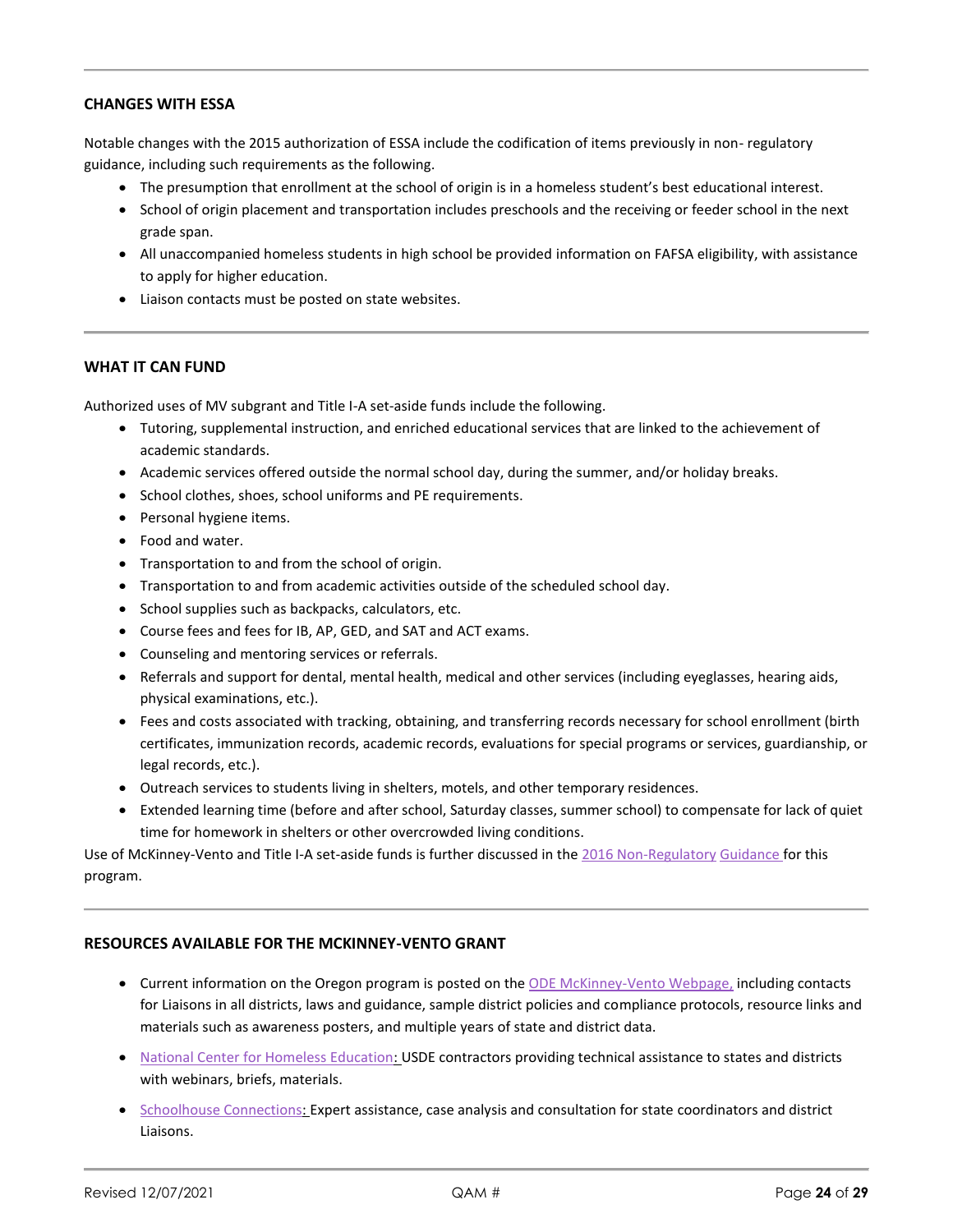#### • [2016 Non-Regulatory Guidance](http://www.oregon.gov/ode/schools-and-districts/grants/ESEA/McKinney-Vento/Documents/USDE-nonregulatory-guidance.pdf)

#### <span id="page-24-0"></span>**EQUITABLE SERVICES FOR NONPUBLIC SCHOOLS**

#### **WHAT IT IS**

LEAs that receive federal funds under ESEA and in which nonpublic schools are located must, after meaningful and timely consultation with nonpublic school officials, provide equitable services directly or through contracts with public and/or private agencies, organizations, and/or institutions to eligible nonpublic school children, teachers, and other educational personnel. These services, including materials and equipment, must be secular, neutral, and non-ideological. This provision applies to the following funding sources.

- Title I-A Improving Basic Programs Operated by Local Educational Agencies
- Title I-C Education of Migratory Children
- Title II-A Supporting Effective Instruction
- Title III-A Language Acquisition
- Title IV-A Student Support and Academic Enrichment Grants

Consultation with nonpublic school officials is required to be **timely and meaningful**. Consultation must provide a genuine opportunity for parties to express their views and must take place:

- Before the LEA makes any decisions that affect opportunities for eligible nonpublic school children, teachers and other educational personnel; and
- Throughout implementation and assessment of services provided.

The goal of meaningful consultation is for school district and nonpublic school officials to reach an agreement on how to provide equitable and effective programs for eligible private nonpublic school children on issues such as the following.

- How children's needs will be identified.
- What services will be offered.
- How, where, and by whom the services will be provided.
- How the services will be assessed and how the results of that assessment will be used to improve services.
- The size and scope of services provided, the amount of funds available for those services, and how that amount is determined.

In addition to consultation requirements listed above, LEAs are required to consult nonpublic school officials as follows.

- During the design and development of Title I-A programs;
- Regarding the method and sources of data that will be used to calculate the number of low- income children in nonpublic schools eligible for Title I-A programs and services; and,
- LEAs must submit the results of the consultation regarding Title I-A programs to the state designated Ombudsman. LEAs must keep a record of and provide to the state documentation signed by officials from each participating nonpublic school that timely and meaningful consultation did or did not take place. Forms are available on the [TransACT website.](http://www.transact.com/)

**Allocating Funds for Equitable Services for Title I**: An LEA must determine the proportionate share of Title I-A funds available for equitable services based on the total amount of Title I-A funds received by the LEA prior to any allowable expenditures or transfers of funds.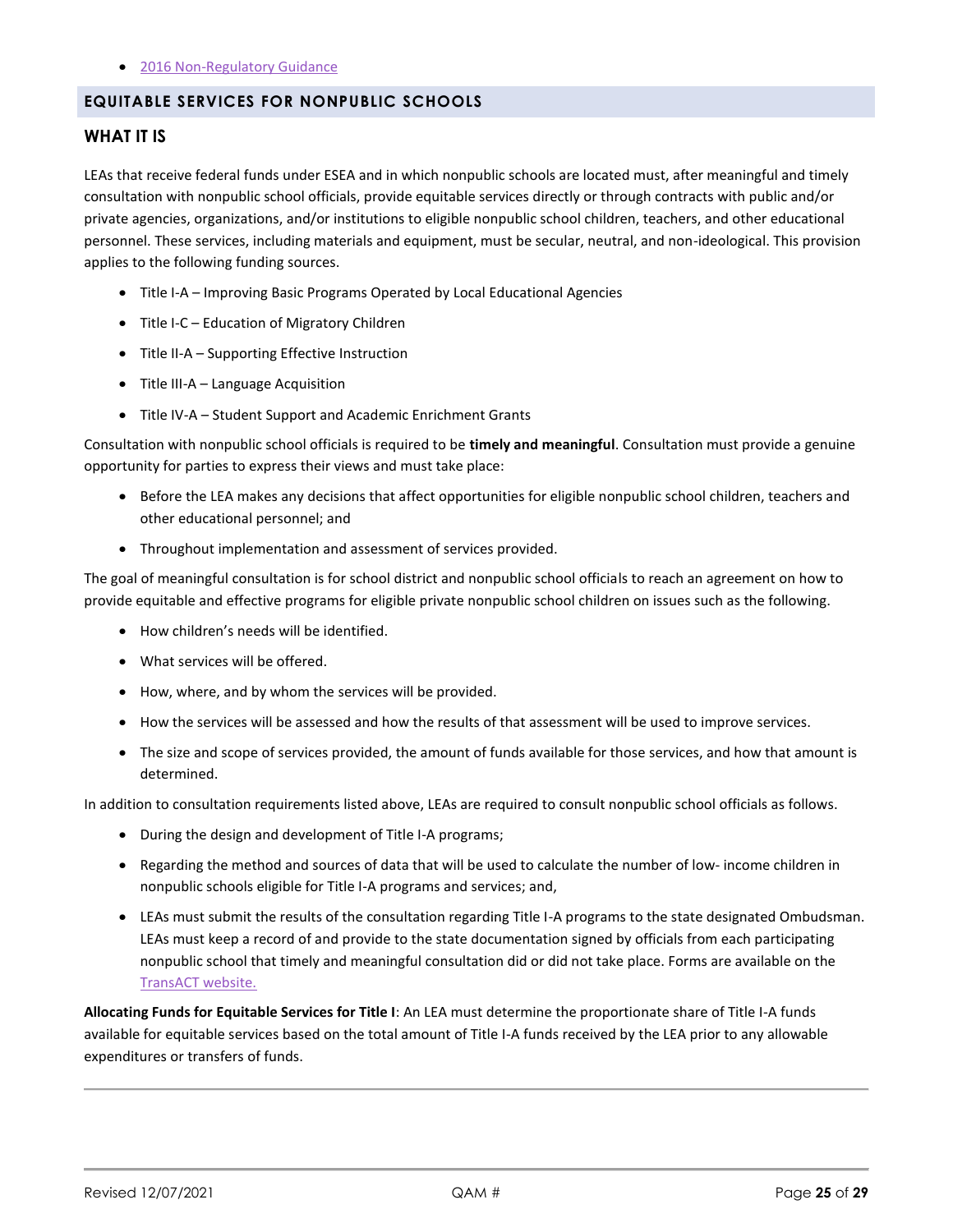#### **WHAT IT CAN FUND**

Expenditures for services and other benefits provided to eligible nonpublic school children, teachers, and other educational personnel must:

- Be equal to the expenditures for participating public school children, considering the number and educational needs of the nonpublic school children to be served; and,
- Be obligated in the funds the LEA receives for the fiscal year the funds are received (i.e. if the LEA receives funds for the 2016-17 school year, it must obligate those funds to provide services and benefits to nonpublic school children, teachers, and other educational personnel for that school year).

#### **RESOURCES AVAILABLE FOR PROPORTIONAL SERVICES FOR PRIVATE SCHOOLS**

- [Private School Participation under ESEA](http://www.oregon.gov/ode/schools-and-districts/grants/ESEA/Pages/Private-Schools.aspx)
- [US Department of Education Office of Non-Public Education](https://www2.ed.gov/about/offices/list/oii/nonpublic/index.html)
- [TransACT](http://www.transact.com/)

# <span id="page-25-0"></span>**GENERAL FISCAL PROVISIONS FOR FEDERAL GRANTS**

#### <span id="page-25-1"></span>**TIME AND EFFORT CONSIDERATIONS**

Individuals paid in part or in full by a federal grant must maintain appropriate documentation to comply with standards for documentation of personnel expenses.

#### <span id="page-25-2"></span>**INVENTORY AND SUPPLY CONSIDERATIONS**

All items purchased with federal funds must benefit the program supporting the cost. This requires LEAs to have systems in place to track the items they purchase with the federal funds to demonstrate the items are being used in a manner that benefits the relevant program. LEAs operating state-administered programs must follow state and local inventory management laws, policies and procedures, as well as federal requirements.

Procedures for managing equipment must meet the following requirements.

- Property records description, serial number or other ID, source of funding, title, acquisition date and cost, percent of federal participation, location, use and condition, and ultimate disposition date including sale price.
- Physical inventory at least every two years.
- Control system to prevent loss, damage, theft (all incidents must be investigated).
- Adequate maintenance procedures.
- If authorized or required to sell property, proper sales procedures to ensure highest possible return.

#### **TRACKING AND RECORDS**

Some non-equipment items are more vulnerable to loss or theft, such as laptops, and other small or sensitive items. LEAs should use tracking methods to provide a reasonable assurance these items can be located. Examples of tracking controls may include but are not limited to the following.

- Individual property records such as those described above.
- Labeling items so they are clearly identified as property of the LEA and/or a particular funding source.
- Requiring employees using an item to sign it out so the LEA can identify which employee has custody of the item.

In addition to equipment, LEAs should be able to demonstrate that supplies purchased with federal funds were received by the program, used by the program, and safeguarded from unauthorized use.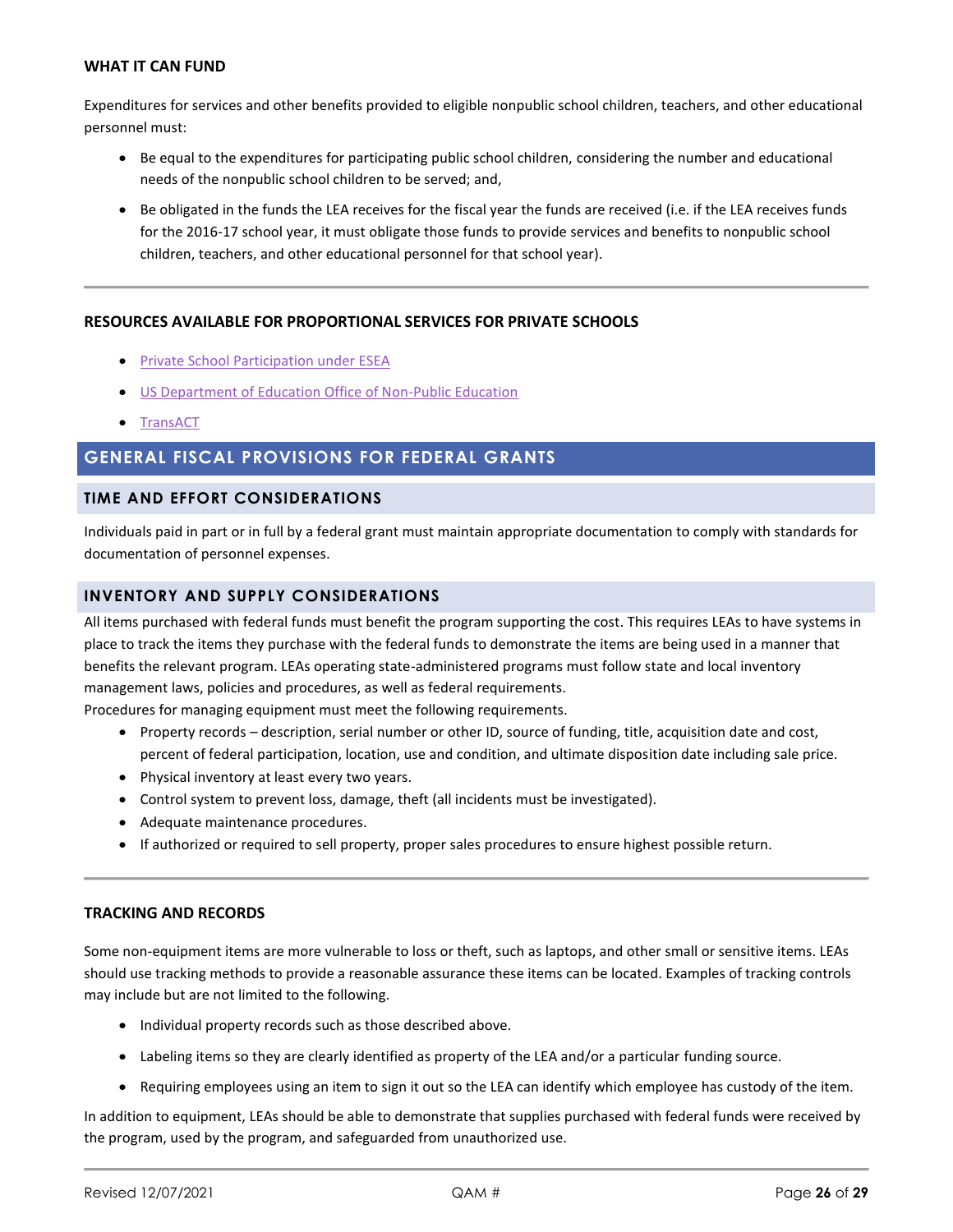#### <span id="page-26-0"></span>**ASSURANCES**

Each year, LEAs will sign and send the following assurances to ODE as part of their prerequisites in their fiscal applications:

- **School Prayer Assurance**: By October 1 of each year, LEAs must certify in writing to ODE that no LEA policy prevents or otherwise denies participation in constitutionally protected prayer in public elementary and secondary schools, as detailed in guidance provided by the Secretary of Education.
- **ESSA Assurances** (which includes the following, but is not a complete list)
	- o Privacy of Assessment Results: Any results from an individual assessment referred to in ESEA of a student that become part of the education records of the student must have the protections provided in Section 444 of the General Education Provisions Act.
	- o Armed Forces Recruiter Access to Students and Student Recruiting Information: Public high schools must give the names, addresses and telephone numbers of students to military recruiters, college/university recruiters, and prospective employers if the recruiters request the information; however, students or their parents have the right to instruct the school in writing not to release this information to any or all of these groups. Refer to OSBA policy and district requirements to opt out.

# <span id="page-26-1"></span>**STATE AND LOCAL GRANTS**

#### <span id="page-26-2"></span>**MEASURE 98**

#### **WHAT IT IS**

Measure 98 was developed for the purpose of Improving the graduation rates and College and Career Readiness of all High School Students in Oregon. According to the Measure, the intent of High School Success is to:

- Improve student progress toward graduation beginning with grade 9
- Increase the graduation rates of high schools
- Improve high school graduates' readiness for college and career

For schools to be eligible for Measure 98 at the conclusion of the 2020-2021 school year schools must have the following in place

- Teacher Collaboration Time around Data
- Practices to Reduce Chronic Absenteeism
- Equitable Assignment to Advanced Courses
- Systems Ensuring On-time Graduation
- Partnerships

Research suggests that having these structures in place will aid in increasing graduation rates and ensuring high school graduates are ready for their next step. Furthermore, providing time for teachers to look at specific student data, and use that data to inform decisions, will increase the chances that a student has to be on-track to graduate in four years by the end of grade 9.

#### **WHAT IT CAN FUND**

Funding is provided to establish or expand programs in three specific areas.

- Dropout Prevention
- Career & Technical Education
- College Level Education Opportunities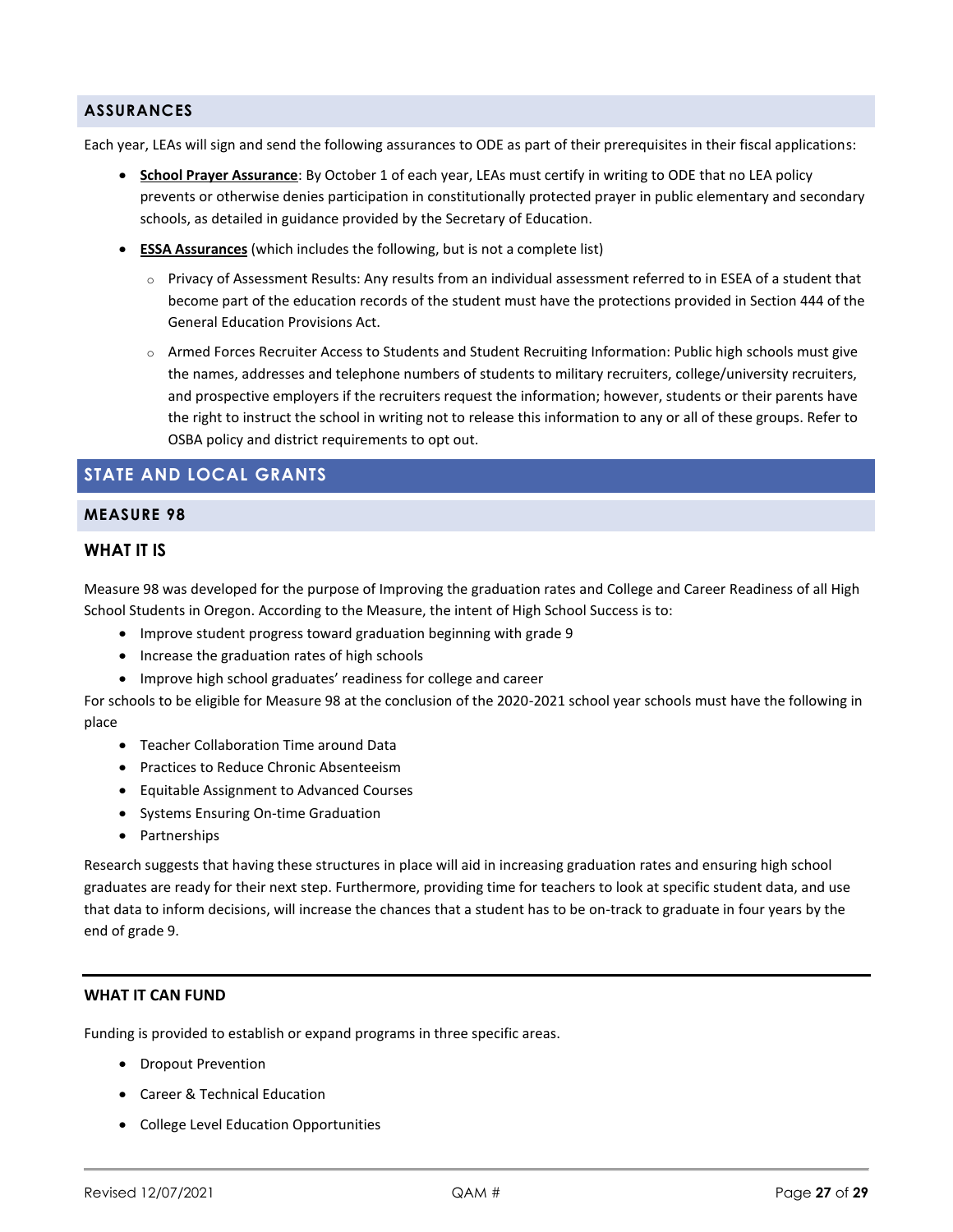#### **RESOURCES AVAILABLE FOR MEASURE 98**

#### [Graduation Improvement: High School Success](https://www.oregon.gov/ode/students-and-family/GraduationImprovement/Pages/HSS.aspx)

#### <span id="page-27-0"></span>**STUDENT INVESTMENT ACCOUNT (SIA)**

#### **WHAT IT IS**

The purpose of the Student Investment Act is to provide districts with the funds to meet students' mental or behavioral health needs, increase academic achievement for students, including reducing academic disparities for the following student groups.

- Economically disadvantaged students
- Students from racial or ethnic groups that have historically experienced academic disparities
- Students with disabilities
- Students who are English language learners
- Students who are foster children
- Students who are homeless
- Any other student groups that have historically experienced academic disparities, as determined by the State Board of Education.

#### **WHAT IT CAN FUND**

Expand Instructional Time

- More hours or days
- Summer programs
- Before/after-school programs

Address Student Health and Safety

- Social emotional learning, trauma informed practices
- Mental and behavioral health
- More school health professionals
- Facility improvements

Provide a Well-Rounded Education

- Early literacy
- Middle school programs and supports
- Broadening curricular options (art, music, PE, STEM, CTE, engaging electives, college credit opportunities, dropout prevention, life skills classes, talented and gifted programs, and access to licensed librarians

#### **RESOURCES AVAILABLE FOR STUDENT INVESTMENT ACCOUNT**

[Student Success Act: Student Investment Account](https://www.oregon.gov/ode/StudentSuccess/Documents/Student%20Success%20Act%20Student%20Investment%20Account%20Final.pdf) [Student Success Act: Engagement Toolkit and Tools](https://www.oregon.gov/ode/StudentSuccess/Pages/Engagement-Toolkit-and-Tools.aspx)